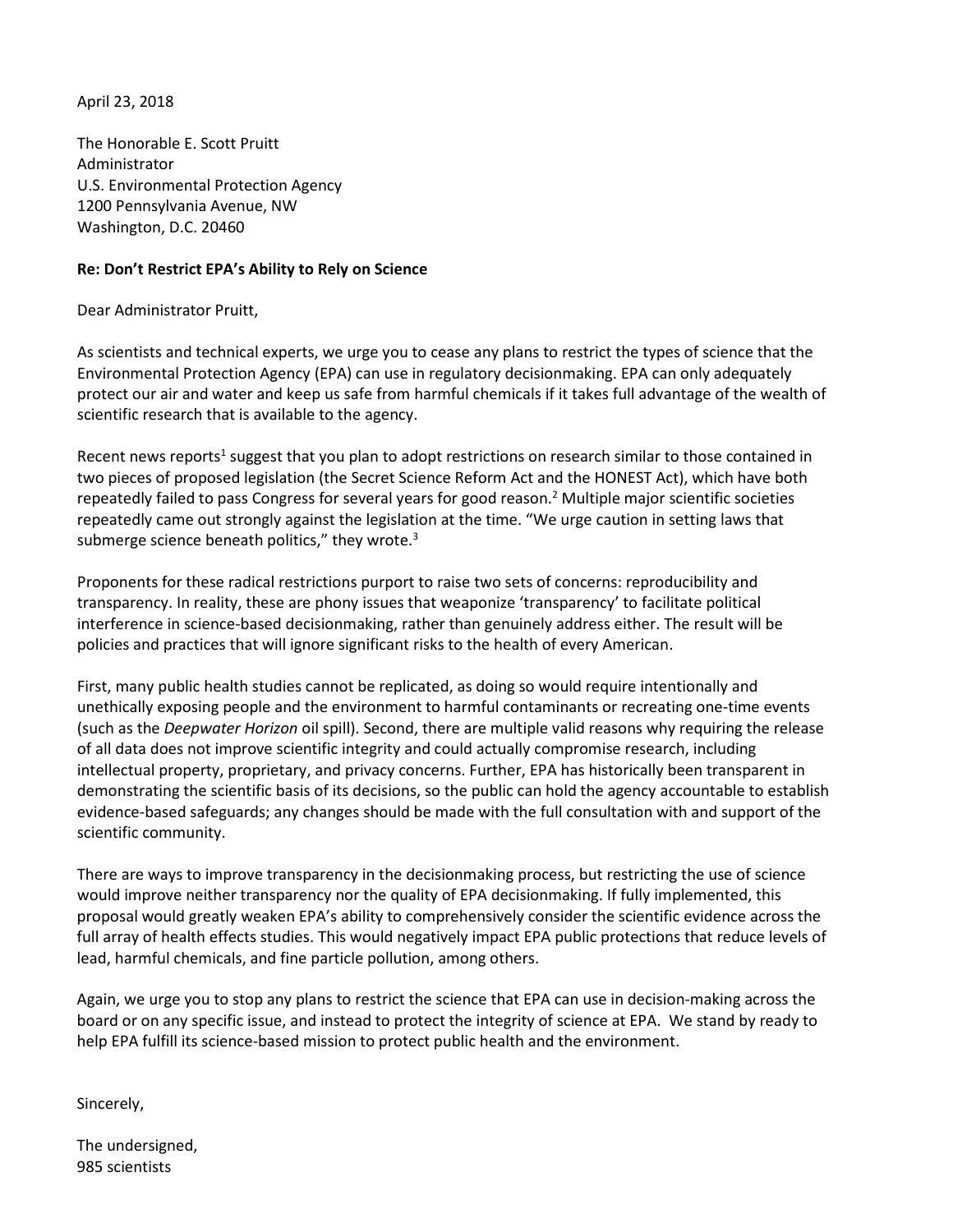Cc:

Matthew Z. Leopold, General Counsel William Wehrum, Assistant Administrator, Office of Air and Radiation Dr. Jennifer Orme-Zavaleta, Principal Deputy Assistant Administrator for Science Neomi Rao, Administrator, Office of Information and Regulatory Affairs

<sup>1</sup> https://www.epa.gov/newsreleases/daily-caller-scott-pruitt-will-end-epas-use-secret-science-justify-regulations

<sup>2</sup> https://blog.ucsusa.org/gretchen-goldman/scott-pruitt-will-restrict-the-epas-use-of-legitimate-science

<sup>3</sup> https://mcmprodaaas.s3.amazonaws.com/s3fs-

public/HR%201430%20HONEST%20Act%20Multisociety%20Letter%20of%20Concern.pdf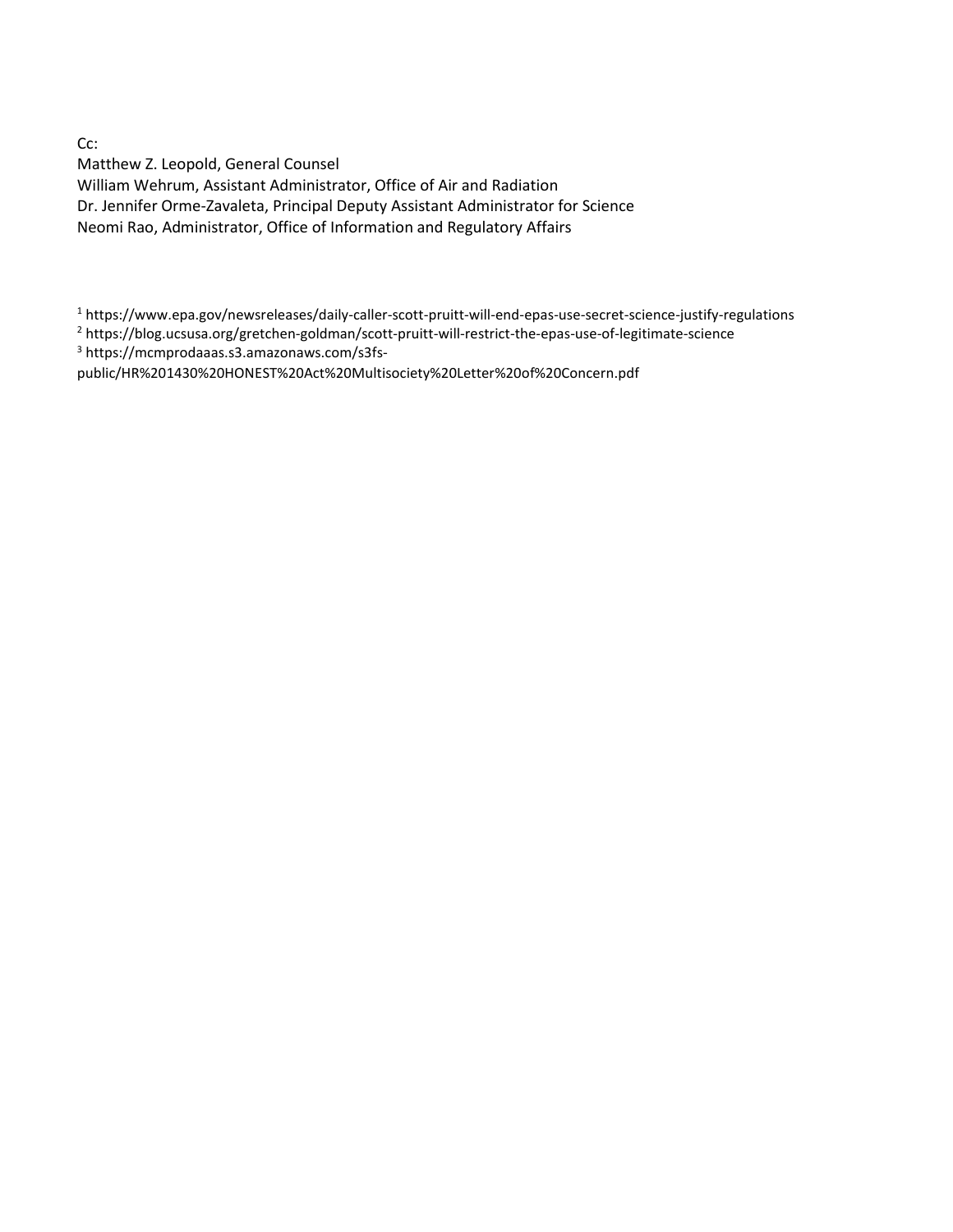William Armbruster, Ph.D. Fairbanks, AK 99709

Nicole Misarti, Ph.D. Fairbanks, AK 99709

Robert Miles, M.S. Huntsville, AL 35802

Ernst Bauer, Ph.D. Laveen, AZ 85339

Sara Gibson, M.D. Flagstaff, AZ 86001

Marshall Magruder, M.S. Tubac, AZ 85646

Daniel Richardson, Ph.D. Payson, AZ 85541

Dean Smith, Ph.D. Flagstaff, AZ 86004

Samir Amin, Ph.D. Long Beach, CA 90803

David Armitage, Ph.D. Los Altos, CA 94024

Wendy Arundale, Ph.D. Fairbanks, AK 99709

Gloria Cole, Ph.D. Greensboro, AL 36744

Malcolm Cleaveland, Ph.D. Fayetteville, AR 72703

Thomas Doerfler, Ph.D. Scottsdale, AZ 85250

Ron Hubert, M.S. Flagstaff, AZ 86001

Robert McDonald, M.S. Flagstaff, AZ 86001

Steve Serlin, M.D. Phoenix, AZ 85018

Bruce Switzer, Ph.D. Tucson, AZ 85718

Don Anair, M.S. San Francisco, CA 94117

Roger Avery, M.S. San Ramon, CA 94582 Megan McPhee, Ph.D. Juneau, AK 99801

Albert Gapud, Ph.D. Mobile, AL 36608

Copley H. Smoak, M.S. Bonnerdale, AR 71933

Carol Fiore, M.S. Tucson, AZ 85743

Susanne Leckband, Ph.D. Scottsdale, AZ 85251

Steven Platte, M.S. Scottsdale, AZ 85257

Eve Shapiro, M.D. Tucson, AZ 85718

Raymond Tamppari, Ph.D. Flagstaff, AZ 86004

Donald Andrews, M.S. Arroyo Grande, CA 93420

David Baca, M.S. El Sobrante, CA 94803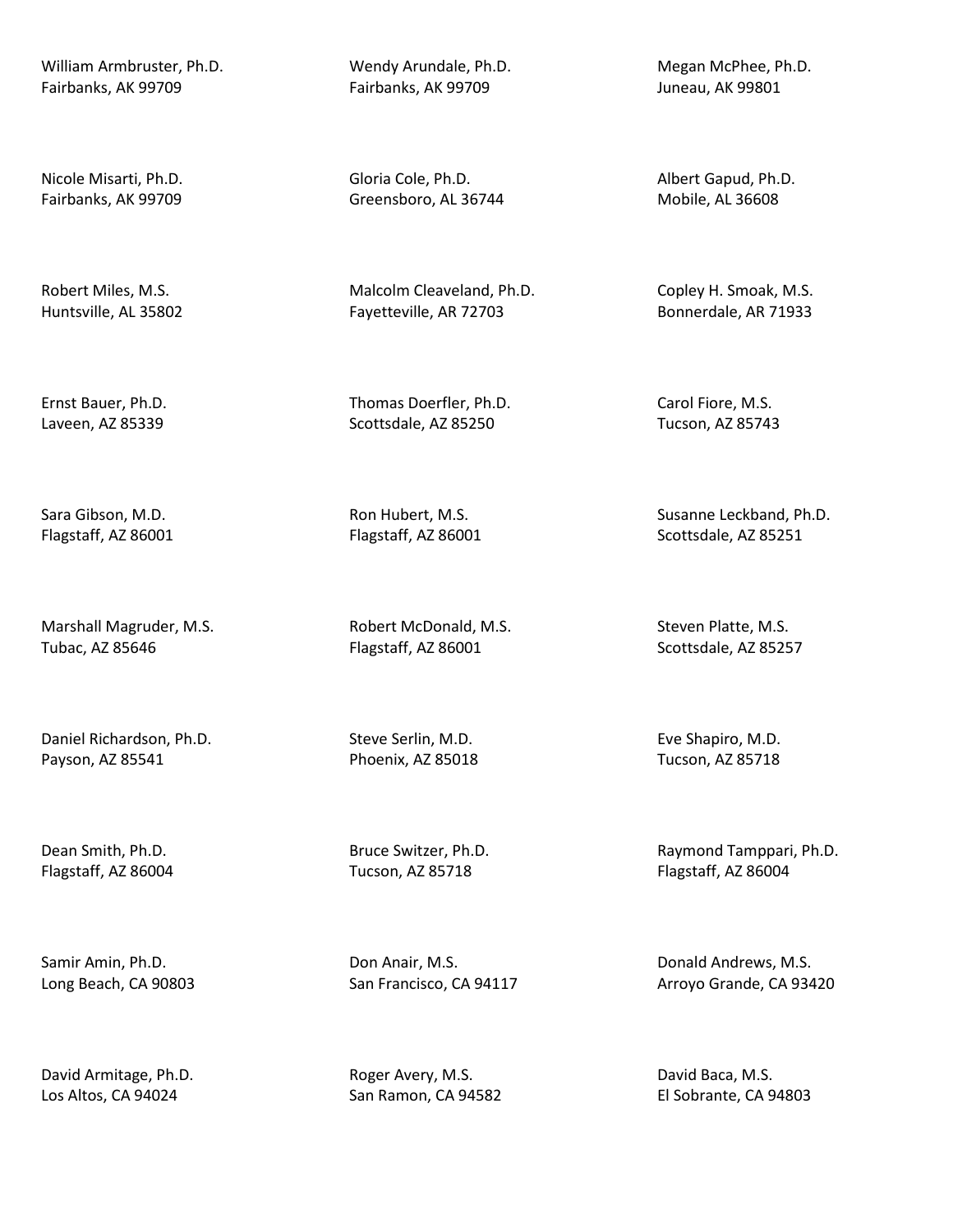David Barrows, Ph.D. San Diego, CA 92103

Douglas Benedict, M.S. Santa Monica, CA 90405

Ronald Blond, M.D. Rancho Palos Verdes, CA 90275

Ann Chapman, M.S. Visalia, CA 93277

Natalie Cohen, Ph.D. Pasadena, CA 91106

Erin Conlisk, Ph.D. Oakland, CA 94602

Scott Crass, Ph.D. Long Beach, CA 90804

Kristin Dahl, M.S. San Francicso, CA 94118

James Doyle, Ph.D. Davis, CA 95616

Douglas Fischer, Ph.D. Santa Barbara, CA 93109 Richard Baumgartner, Ph.D. Palo Alto, CA 94303

Larry Beutler, Ph.D. Placerville, CA 95667

Alexandria Boehm, Ph.D. Stanford, CA 94305

David Chittenden, Ph.D. Orange, CA 92867

David Cohen, Ph.D. San Jose, CA 95132

Jeanne Conry, M.D. Granite Bay, CA 95746

Jeffrey Creque, M.S. Petaluma, CA 94952

William De La Torre, Ph.D. Long Beach, CA 90806

Susan Erikson, M.S. Sacramento, CA 95828

Austin Fite, M.D. Pacific Palisades, CA 90272 Ted Beedy, Ph.D. Nevada City, CA 95959

Patricia Blair-Lacy, M.S. San Mateo, CA 94401

David Carter, Ph.D. Redlands, CA 92373

Ruth Clifford, Ph.D. San Jose, CA 95126

Irene Collins, M.S. Petaluma, CA 94952

Charles Coston, M.S. Sunnyvale, CA 94087

Lara Cushing, Ph.D. Oakland, CA 94608

Barbara Dixson, M.S. San Diego, CA 92104

Stephen Ferry, M.S. Santa Barbara, CA 93111

John Foley, Ph.D. Santa Barbara, CA 93110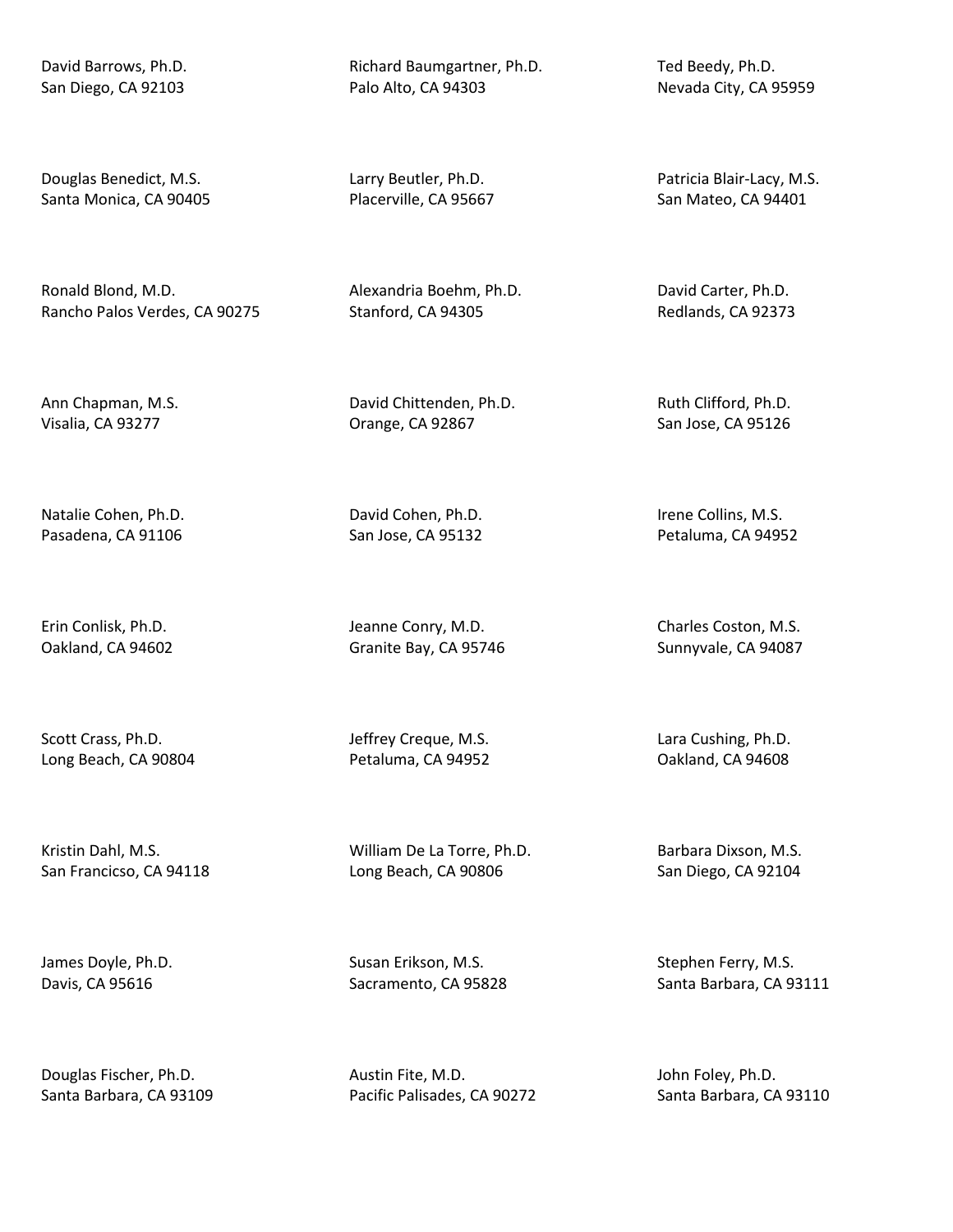Katherine Forrest, M.D. candidate Mountain View, CA 94041

Edward Fremouw, Ph.D. Cameron Park, CA 95682

Arturo Garcia, M.P.H. Rancho Cucamonga, CA 91701

Arturo Giraldez, M.S. Stockton, CA 95204

John Griffith, Ph.D. Garden Grove, CA 92840

Florence Haas, M.S. Palo Alto, CA 94301

James Harris, Ph.D. Stanford, CA 94305

Rebecca Hartley, Ph.D. Oakland, CA 94619

Kelly Hildner, Ph.D. Goleta, CA 93117

John Holtzclaw, M.S. San Francisco, CA 94133 Cj Fotheringham, Ph.D. Carlsbad, CA 92008

Martin Frost, M.S. Half Moon Bay, CA 94019

David Gassman, M.S. Oakland, CA 94610

Julia Glenday, Ph.D. Santa Barbara, CA 93106

Thomas Daniel Gross, B.S. Los Gatos, CA 95030

Lauren Hall, Ph.D. San Jose, CA 95112

Laura Harris, M.S. Berkeley, CA 94709

Steven Hayashi, M.S. Los Gatos, CA 95032

David Hinkley, Ph.D. Santa Barbara, CA 93105

Nicholas Hooper, Post doc Berkeley, CA 94707

Edward Fox, M.S. Carlsbad, CA 92009

Sharma Gaponoff, M.S. Grass Valley, CA 95949

Jesse Giessow, M.S. Encinitas, CA 92024

Daniel Gluckstein, M.D. Claremont, CA 91711

Bill Guernsey, M.S. Redondo Beach, CA 90278

Andrew Hamilton, Post doc West Sacramento, CA 95691

Mary Harte, Ph.D. Berkeley, CA 94708

Linda Hellandd, M.P.H. Ukiah, CA 95482

David Hollenbach, Ph.D. Miramonte, CA 93641

Robin Ikeda, M.S. Rancho Cucamonga, CA 91737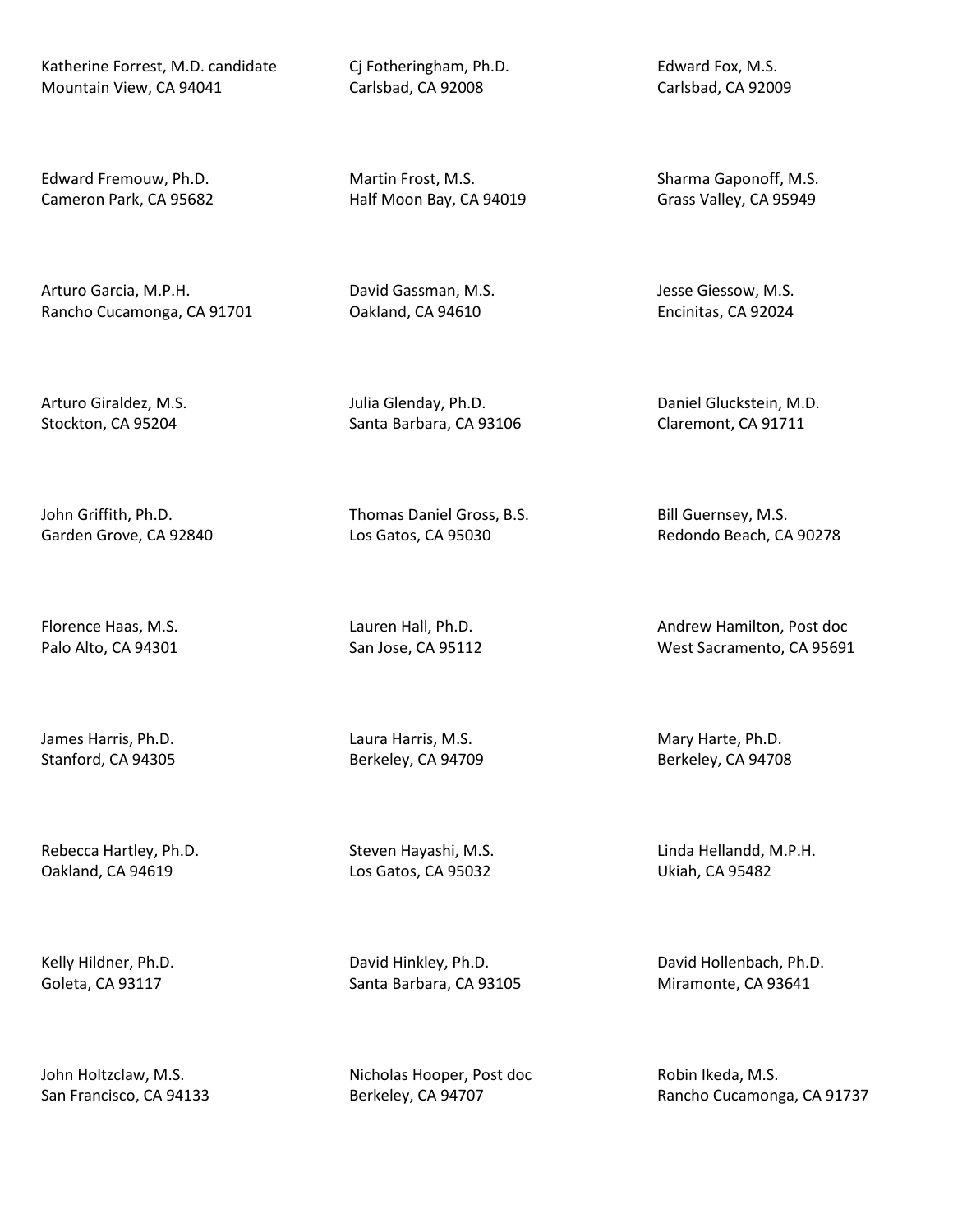Joseph Illick, Ph.D. San Francisco, CA 94110

Alan Kashiwagi, M.S. Sebastopol, CA 95472

Armin Kleinboehl, Post doc Long Beach, CA 90803

Ashley Kranjac, Post doc Orange, CA 92866

Elizabeth Kroboth, M.P.H. Oakland, CA 94608

Patricia Blair Lacy, M.S. San Mateo, CA 94401

William Lester, Ph.D. Oakland, CA 94605

Charles Malone, Ph.D. Duarte, CA 91010

Maria Montag, M.S. El Segundo, CA 90245

Prashanth Mundkur, Ph.D. Menlo Park, CA 94025

Andreas Kadavanich, Ph.D. Fremont, CA 94538

Bruce Kendall, Ph.D. Santa Barbara, CA 93105

Carol Kornfeld, M.S. Portola Valley, CA 94028

Kerry Kravitz, M.D. Portola Valley, CA 94028

Gregory Kulacki, Ph.D. Claremont, CA 91711

Ronald Lanner, Ph.D. Placerville, CA 95667

Carolyn Liesy, M.S. Palos Verdes Estates, CA 90274

Kristine Mattis, Ph.D. McKinleyville, CA 95519

Veronica Morales, Ph.D. Davis, CA 95616

Carroll Nast, M.S. Colfax, CA 95713

Carrie Kappel, Ph.D. Pacific Grove, CA 93950

James Kennedy, M.S. Martinez, CA 94553

Arthur Krakowsky, M.S. Livermore, CA 94550

Patricia Kremer, Ph.D. Pacifica, CA 94044

Michael Kutilek, Ph.D. San Jose, CA 95112

Allen Lavee, M.D. San Rafael, CA 94901

Anne MacLachlan, Ph.D. Oakland, CA 94611

Jeremy Minshull, Ph.D. Los Altos, CA 94022

James Morgan, Ph.D. Altadena, CA 91001

Melissa Newton, Ph.D. candidate El Cerrito, CA 94530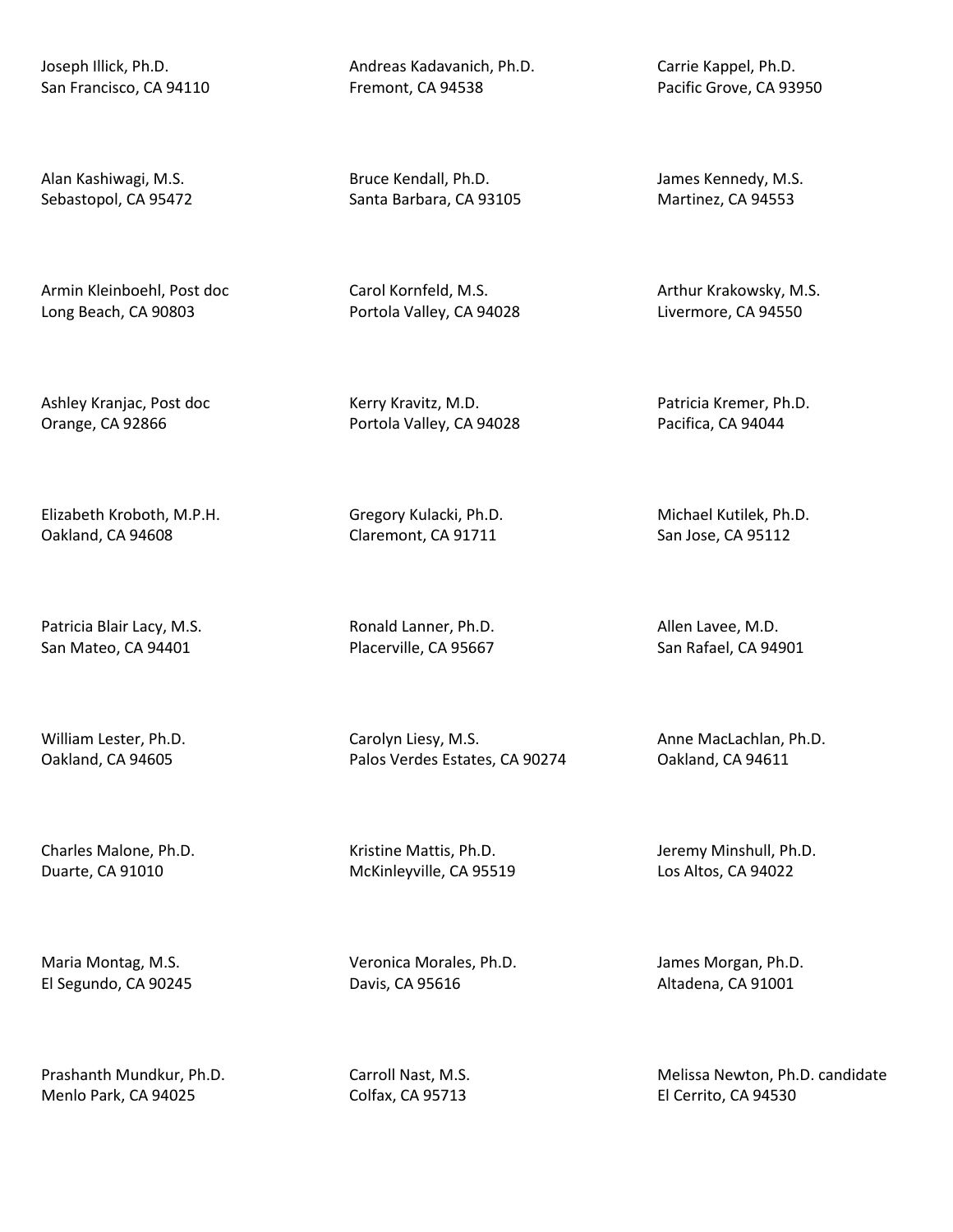Deb Niemeier, Ph.D. Davis, CA 95618

Martha Nungesser, Ph.D. Carmichael, CA 95608

Gerhard Oertel, Ph.D. Santa Rosa, CA 95409

Jerome Parsons, Ph.D. Los Gatos, CA 95033

Geeta Persad, Post doc Oakland, CA 94607

Stephanie Remington, M.S. Costa Mesa, CA 92627

Alan Schenck, M.S. Sunnyvale, CA 94087

Peter Schwartz, M.S. San Luis Obispo, CA 93407

David Sedlak, Post doc Berkeley, CA 94708

Anne Senter, Ph.D. Burbank, CA 91505 Robert Nolty, Ph.D. Pasadena, CA 91101

Gary Nye, M.D. Orinda, CA 94563

Mark Ogonowski, M.S. Ojai, CA 93023

Janet Perlman, M.D. Berkeley, CA 94705

Michael Pollak, Ph.D. San Luis Obispo, CA 93405

Bruce Richman, Ph.D. San Mateo, CA 94402

Robert Schooley, M.D. San Diego, CA 92130

James Scott, M.S. El Cerrito, CA 94530

John Sefton, Ph.D. Trabuco Canyon, CA 92678

Kathy Setian, M.S. San Francisco, CA 94131 Sahar Nouredini, Ph.D. San Leandro, CA 94577

Rollin Odell, M.D. Orinda, CA 94563

James Orr, Ph.D. Fresno, CA 93726

John Perrodin, D.D.S. Chatsworth, CA 91311

David Reichmuth, Ph.D. Oakland, CA 94602

Michael Saunders, Ph.D. Palo Alto, CA 94303

John Schuster, M.S. Encinitas, CA 92024

Bruce Scotton M.D., M.D. Larkspur, CA 94939

Fredrick Seil, M.D. Berkeley, CA 94708

Jane Shevtsov, Post doc Encino, CA 91316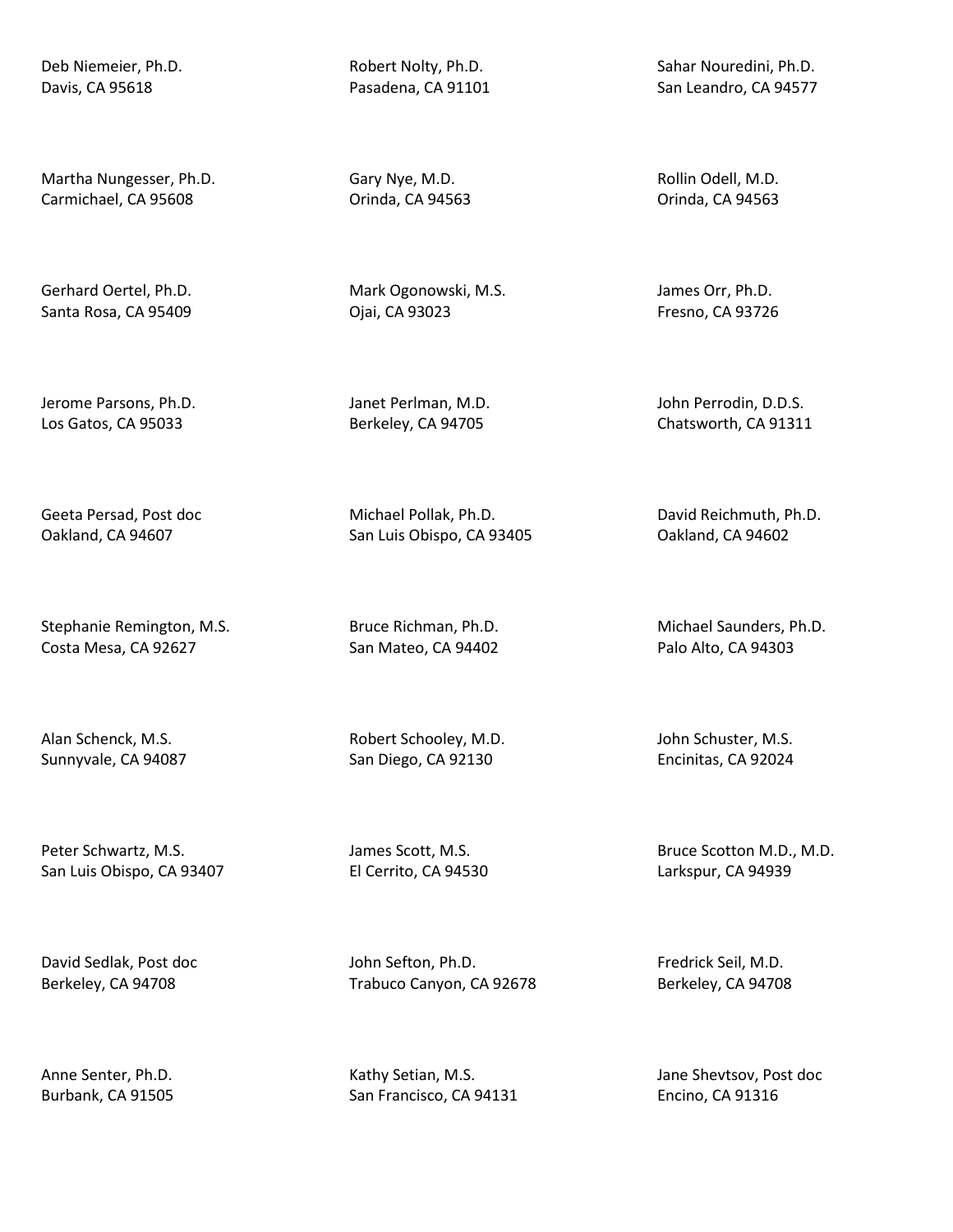Joseph Shinnerl, Ph.D. Santa Clara, CA 95054

Dylan Spaulding, Ph.D. Davis, CA 95618

Robert Stillwell, Ph.D. Stockton, CA 95209

Marc Vayssieres, Ph.D. Davis, CA 95618

Mel Werbach, M.D. Tarzana, CA 91356

Stephen Wirtz, Ph.D. Sacramento, CA 95831

Edmund Wright, M.S. McKinleyville, CA 95519

Scott Barnett, M.S. Denver, CO 80210

Ann Cockrell, B.S. Englewood, CO 80110

Harry Corsover, Ph.D. Englewood, CO 80112 Edmund Smith, Ph.D. Sebastopol, CA 95472

Kay Stefferud, M.S. Carlsbad, CA 92009

Stevie Sugarman, M.S. Malibu, CA 90265

Mark Waldrop, M.S. Mt Baldy, CA 91759

Lawrence Willey, M.S. Porterville, CA 93257

Elizabeth Wobus, M.D. Rough And Ready, CA 95975

Robert Zimmerman, Ph.D. Tahoe City, CA 96145

Aditi Bhaskar, Ph.D. Fort Collins, CO 80521

Darrell Coons, Ph.D. Broomfield, CO 80020

Nathan Daley, M.D. Durango, CO 81301 Richard Solomon, Ph.D. Oakland, CA 94611

Richard Stein, Ph.D. Irvine, CA 92620

Lawrence Thompson, Ph.D. Livermore, CA 94550

Russell Weisz, M.S. Santa Cruz, CA 95060

Rick Wilson, M.S. Oceanside, CA 92054

Mark Wollen, M.S. Poway, CA 92064

Susan Kelly Ambler, Ph.D. Denver, CO 80206

William Bowman, Ph.D. Boulder, CO 80301

John Cornely, Ph.D. Littleton, CO 80127

Maryanne Dellafera, Ph.D. Red Feather Lakes, CO 80545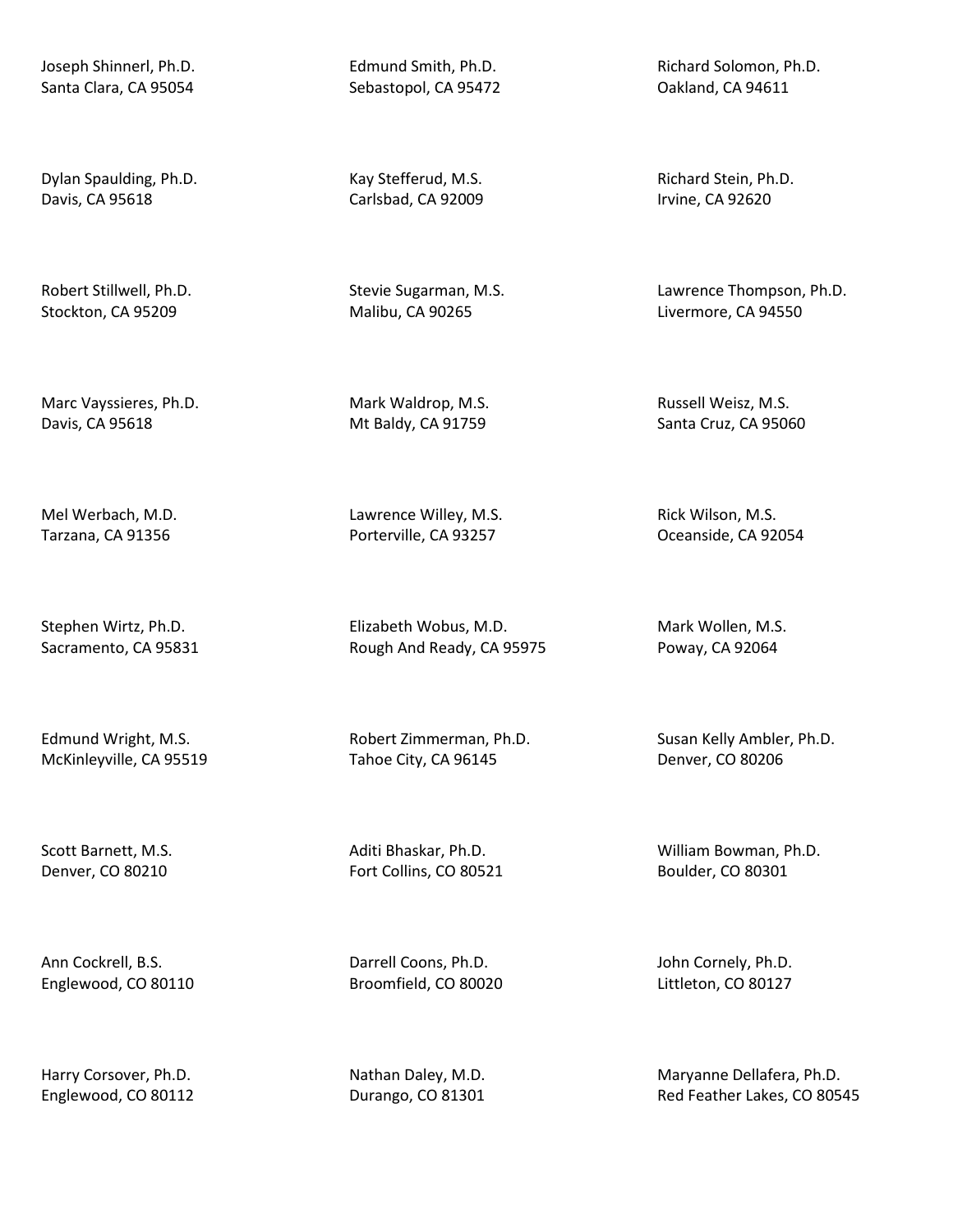Alice Duvivier, Post doc Boulder, CO 80305

Louisa Emmons, Ph.D. Golden, CO 80401

John Hall, M.S. Grand Jct, CO 81507

Mark Houdashelt, Ph.D. Fort Collins, CO 80521

Leland Long, M.S. Denver, CO 80206

Gordon McCurry, Ph.D. Boulder, CO 80305

Lee O'Brien, Ph.D. candidate Fort Collins, CO 80521

Charles Olmsted, Ph.D. Greeley, CO 80634

Eric Smith, M.D. Denver, CO 80238

Ted Von Hippel, Ph.D. Boulder, CO 80304

Christopher Eliot, B.S. Denver, CO 80237

Charles Fry, Ph.D. Parker, CO 80134

William Hay, Post doc Estes Park, CO 80517

Kenneth Kutalek, M.D. Evergreen, CO 80439

Gordon MacAlpine, Ph.D. Estes Park, CO 80517

Lupita Montoya, Ph.D. Boulder, CO 80305

Lorrie Odom, M.D. Wheat Ridge, CO 80033

Eileen Rojas, Ph.D. Erie, CO 80516

John Stutts, Ph.D. Erie, CO 80516

Robert West, Ph.D. Denver, CO 80220

Jeff Elison, M.S. Alamosa, CO 81101

Brian Gregg, Ph.D. Golden, CO 80401

Eric Hintsa, Ph.D. Boulder, CO 80304

Thomas La Point, Post doc Fort Collins, CO 80526

David Mays, Ph.D. Denver, CO 80220

Steven Nixon, M.S. Arvada, CO 80004

George Oetzel, Ph.D. Boulder, CO 80305

Philip Rowe, M.S. Boulder, CO 80305

Rodney Tuenge, D.D.S. Lafayette, CO 80026

Jeremy Winick, Ph.D. Westminster, CO 80031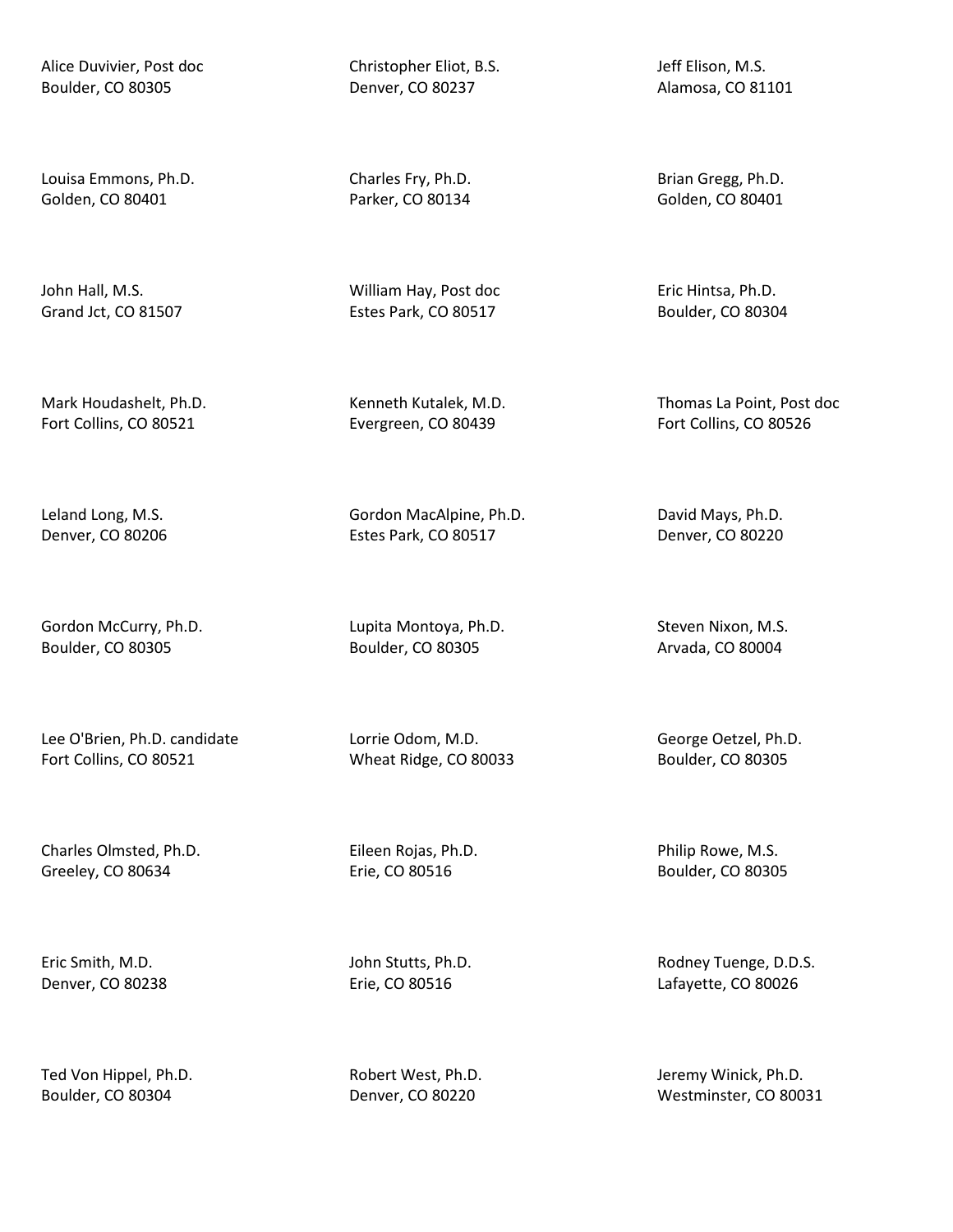Peter Auster, Ph.D. Chester, CT 06412

Eugene Dejoannis, M.S. Manchester, CT 06042

Thomas Grill, M.S. Oxford, CT 06478

Kandrisa Alston, M.S. Washington, DC 20001

Juan Declet-Barreto, Ph.D. Washington, DC 20005

Samuel Gomberg, J.D. Washington, DC 20010

Glynis Lough, Ph.D. Washington, DC 20006

Nicole Pinko, M.S. Washington, DC 20009

Jeremy Richardson, Ph.D. Washington, DC 20011

Danielle Schultz, M.S. Washington, DC 20037 Vanessa Boukili, Ph.D. Storrs, CT 06269

Rosemary Gatter-Evarts, M.S. Meriden, CT 06450

Richard Holloway, M.S. Chester, CT 06412

Liz Borkowski, M.P.H. Washington, DC 20009

Barbara Elkus, Ph.D. Washington, DC 20015

Robert Kavlock, Ph.D. Washington, DC 20002

Jennifer Miller, Ph.D. Washington, DC 20002

George Powell, Ph.D. Washington, DC 20008

Dwight Robinson, M.S. Washington, DC 20009

Alex Zvoleff, Ph.D. Washington, DC 20009 Jacob Chachkes, M.D. New Canaan, CT 06840

Chris Gottschalk, M.D. Branford, CT 06405

David London, M.D. Guilford, CT 06437

Vivian Chang, M.S. Washington, DC 20017

Michael Evans, Ph.D. Washington, DC 20009

Michael Latner, Ph.D. Washington, DC 20009

Richard Nunno, M.S. Washington, DC 20010

Sarah Reinhardt, M.P.H. Washington, DC 20017

Ricardo Salvador, Ph.D. Washington, DC 20006

Patrick Gaffney, Ph.D. Lewes, DE 19958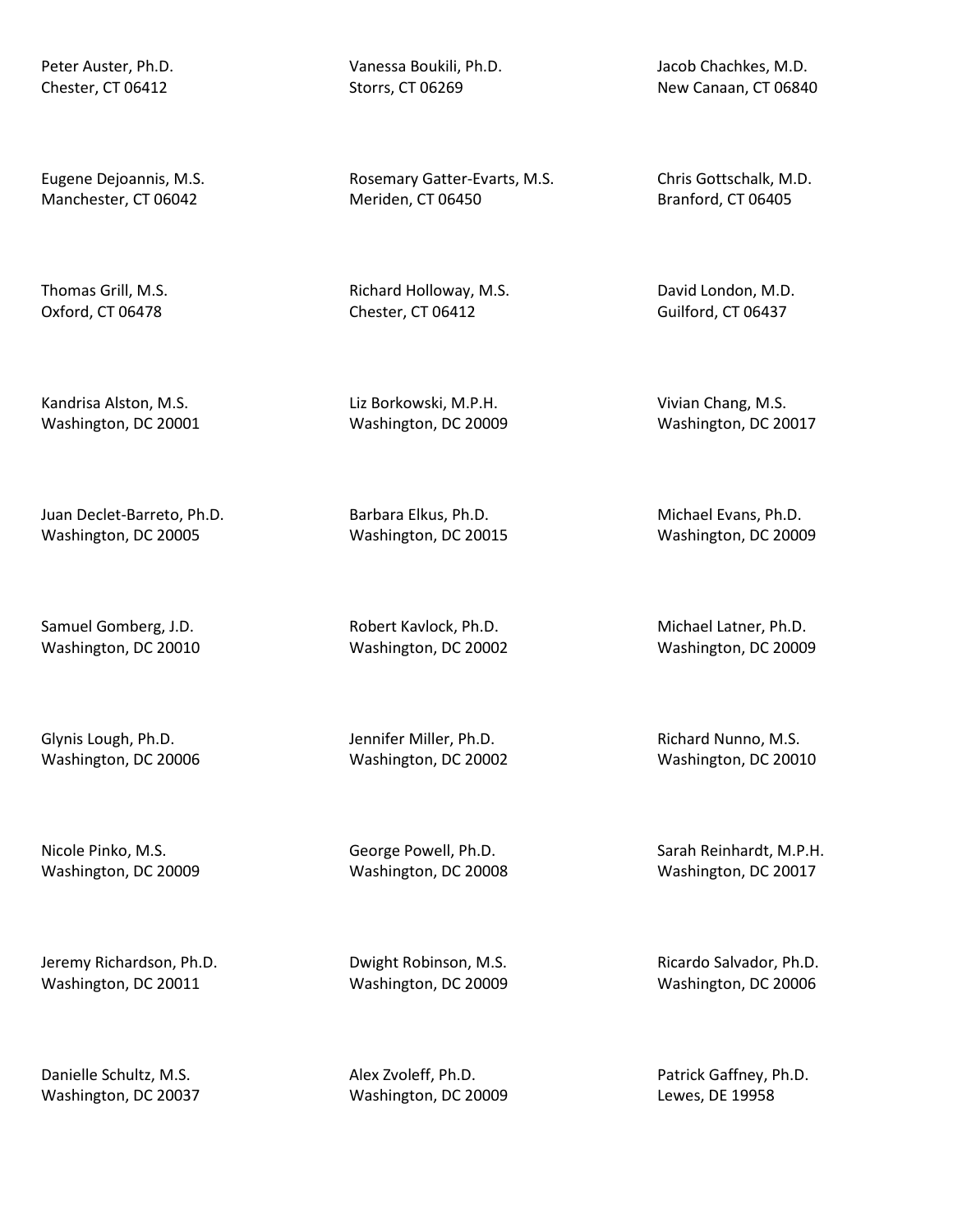Paul Nielsen, Ph.D. Wilmington, DE 19810

Paul Chadik, Ph.D. Gainesville, FL 32606

Landis Crockett, M.D. Quincy, FL 32351

Kevin Dushay, M.D. Fort Lauderdale, FL 33304

Sheldon Friedman, M.D. Bokeelia, FL 33922

Lawrence Hall, Ph.D. Tampa, FL 33647

Susan Hubbard-Reeves, M.P.H. Pensacola, FL 32504

Abe Levy, M.D. Bonita Springs, FL 34134

James Olcese, Ph.D. Tallahassee, FL 32309

Tyeen Taylor, Ph.D. South Miami, FL 33143 Andrea Potocny, Ph.D. candidate Newark, DE 19711

Michelle Collins, Ph.D. Titusville, FL 32780

William Cumming, M.D. Gainesville, FL 32607

James Englehardt, Ph.D. Miami, FL 33146

Laura Geselbracht, M.S. Wilton Manors, FL 33305

Donald Hansen, Ph.D. Fort Pierce, FL 34949

Katrina Indarawis, Ph.D. Gainesville, FL 32606

Stanley Maxeiner, M.D. Fort Myers, FL 33908

Janat Parker, M.S. Miami, FL 33186

John Van Leer, Ph.D. Miami, FL 33138

J. Michael Bossert, M.S. Holmes Beach, FL 34217

William J. Cooper, Ph.D. Waldo, FL 32694

Jeffrey Cunningham, Ph.D. Temple Terrace, FL 33617

Sarina Ergas, Ph.D. Tampa, FL 33604

Cheryl Gross, M.S. Sarasota, FL 34232

Susan Horlick, M.S. Tallahassee, FL 32311

David Kaplan, Ph.D. Gainesville, FL 32601

Steven Newman, M.B.A. Vero Beach, FL 32963

Celeste Shitama, M.S. Gainesville, FL 32601

Brenda Westhorp, M.S. Miami, FL 33138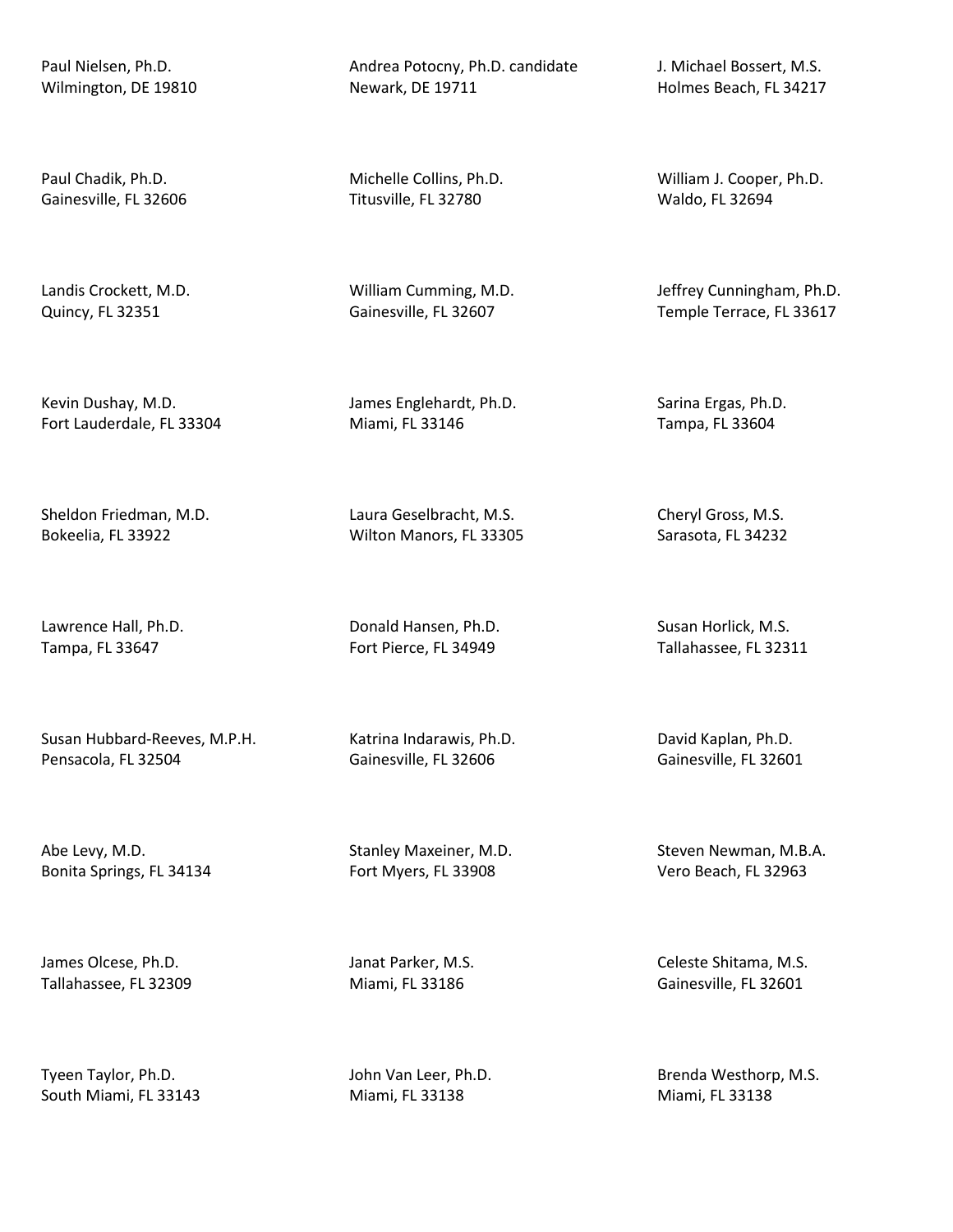George Wilder, Post doc Naples, FL 34102

Chang-Yu Wu, Ph.D. Gainesville, FL 32606

Allen Doyle, M.S. Atlanta, GA 30316

Howard Gary, Ph.D. Atlanta, GA 30338

Marion Nesterenko, Ph.D. Savannah, GA 31411

Frederick Harris, Ph.D. Kailua, HI 96734

Mark Nokes, Ph.D. Honolulu, HI 96815

Steven Hall, Ph.D. Ames, IA 50010

Erwin E Klaas, Ph.D. Ames, IA 50010

Tamsen Binggeli, M.S. Boise, ID 83709

Norris Williams, Ph.D. Gainesville, FL 32605

Keaton Michael Belli, Ph.D. Atlanta, GA 30306

Richard Fedder, M.S. Marietta, GA 30066

David Greenland, Ph.D. Atlanta, GA 30342

Jim Toler, M.S. Alpharetta, GA 30004

Michael Lieberman, Ph.D. Honolulu, HI 96818

Catherine Pirkle, Ph.D. Honolulu, HI 96822

Jo Anna Hebberger, Ph.D. Des Moines, IA 50312

John Menninger, Ph.D. Iowa City, IA 52246

Chris Staley, M.S. Idaho Falls, ID 83402 Philip Wood, Ph.D. Orlando, FL 32827

Terrence Donovan, Ph.D. Decatur, GA 30030

Terence Fitzgerald, Ph.D. Richmond Hill, GA 31324

G. Paul Neitzel, Ph.D. Atlanta, GA 30350

Edwin Bartholomew, M.S. Lahaina, HI 96761

Jordan Moniuszko, M.S. Kailua, HI 96734

M.J. Conaway, Ph.D. Iowa City, IA 52240

Kaoru Ikuma, Ph.D. Ames, IA 50011

Henry Walker, Ph.D. Grinnell, IA 50112

Geoffrey Bodwin, Ph.D. Woodridge, IL 60517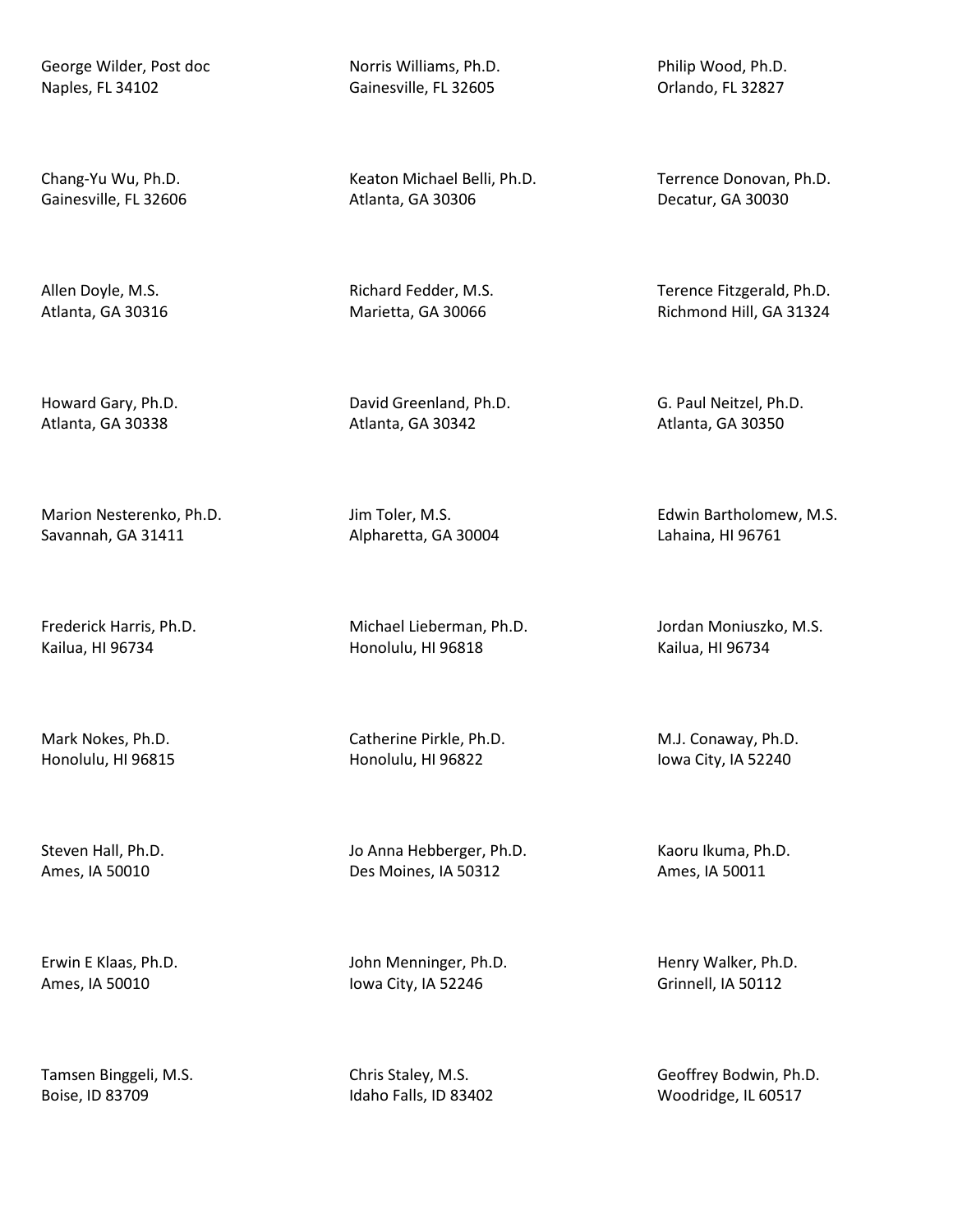Tami Bond, Ph.D. Urbana, IL 61801

Marc Culler, Ph.D. Chicago, IL 60613

Jason A. Koontz, Ph.D. Dixon, IL 61021

Russell Martin, B.S. Worth, IL 60482

William Nieman, Ph.D. Wheaton, IL 60189

Peter Schultz, Ph.D. Downers Grove, IL 60516

Frances Vandervoort, M.S. Chicago, IL 60615

Howard Zar, M.S. Chicago, IL 60615

Daniel Dresner, Ph.D. candidate Beverly Shores, IN 46301

Karen Gunther, Ph.D. Crawfordsville, IN 47933 Helen Brady, M.S. Edwardsville, IL 62025

Beatrice Finkelstein, Ph.D. Chicago, IL 60640

Andrew Lewis, M.S. Galena, IL 61036

Robert Michaelson, Ph.D. Evanston, IL 60201

McLouis Robinet, M.S. Oak Park, IL 60302

Margaret Thayer, Ph.D. Brookfield, IL 60513

Aana Vigen, Ph.D. Chicago, IL 60626

Julie Anderson, D.V.M. Rockville, IN 47872

John Felton, Ph.D. Newburgh, IN 47630

Carl Helrich, Ph.D. Goshen, IN 46528

Ginevra Clark, Ph.D. Chicago, IL 60626

Vanessa Harris, M.S. Chicago, IL 60615

Mark Locascio, Ph.D. Naperville, IL 60565

Dale Mohr, M.S. Naperville, IL 60563

Lucia Rothman-Denes, Ph.D. Chicago, IL 60637

Ronald Trimmer, Ph.D. Granite City, IL 62040

Edward Watters, M.P.H. Streamwood, IL 60107

David Cowgill, M.S. Munster, IN 46321

Cherryl Friedman, M.D. Noblesville, IN 46062

Bruce Hlodnicki, M.D. Indianapolis, IN 46226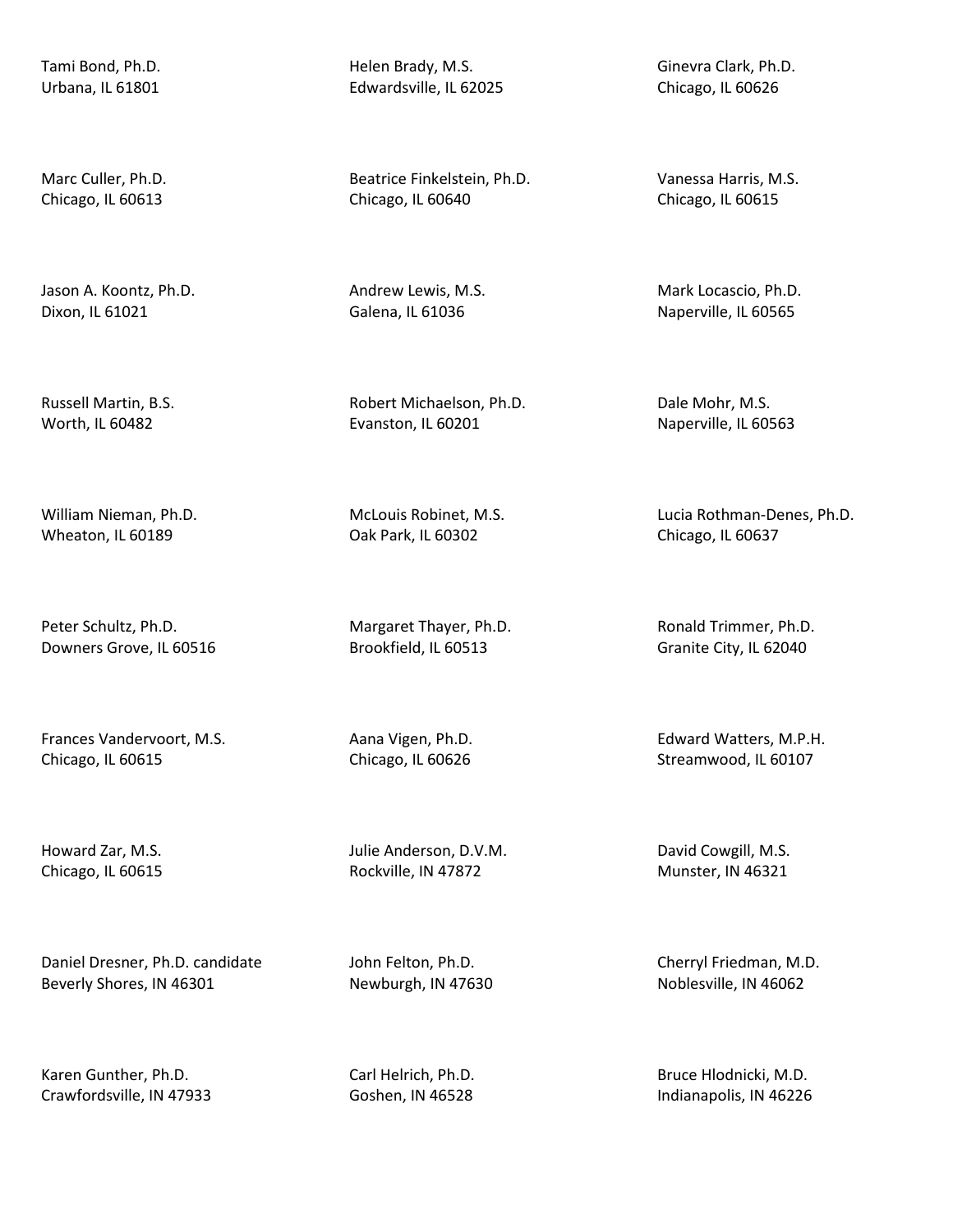Jon Macy, Ph.D. Bloomington, IN 47401

Alexander Moseson, Ph.D. West Lafayette, IN 47906

Janet Scott, Ph.D. candidate Bloomington, IN 47403

Robert Agatston, M.S. Lawrence, KS 66047

James F Hopgood, Ph.D. Independence, KY 41051

Gary Bailey, M.S. Baton Rouge, LA 70893

Paul Klerks, M.S. Church Point, LA 70525

Elliott Blass, Ph.D. Newton Center, MA 02459

Margaret Cain, M.S. Brookline, MA 02446

John Conant, M.S. Tyngsboro, MA 01879 James Mills, Ph.D. Reelsville, IN 46171

Lawrence Moss, Ph.D. Bloomington, IN 47401

Paul Todd, Ph.D. Greenville, IN 47124

Robert Grant, M.S. Topeka, KS 66611

Jerri Martin, M.S. Lexington, KY 40511

Jessica Eberhard, Ph.D. Baton Rouge, LA 70808

Dave Saze, Ph.D. Baton Rouge, LA 70820

Leonard Buckle, Ph.D. Boston, MA 02114

Suzanne Cashman, M.S. Newtonville, MA 02460

Anthony Cortese, M.S. Cambridge, MA 02139

Joann Morris, M.P.H. Indianapolis, IN 46202

David Parkhurst, Ph.D. Bloomington, IN 47401

Peter Waser, Ph.D. Lafayette, IN 47905

Belinda Sturm, Ph.D. Lawrence, KS 66049

Gerold Willing, Ph.D. Louisville, KY 40206

Patrick Gallacher, Ph.D. Pearl River, LA 70452

George Avrunin, Ph.D. Amherst, MA 01002

William Buckley, M.S. Milton, MA 02186

Colleen Clark, M.P.H. Cambridge, MA 02139

Catherine Delorey, M.S. Boston, MA 02120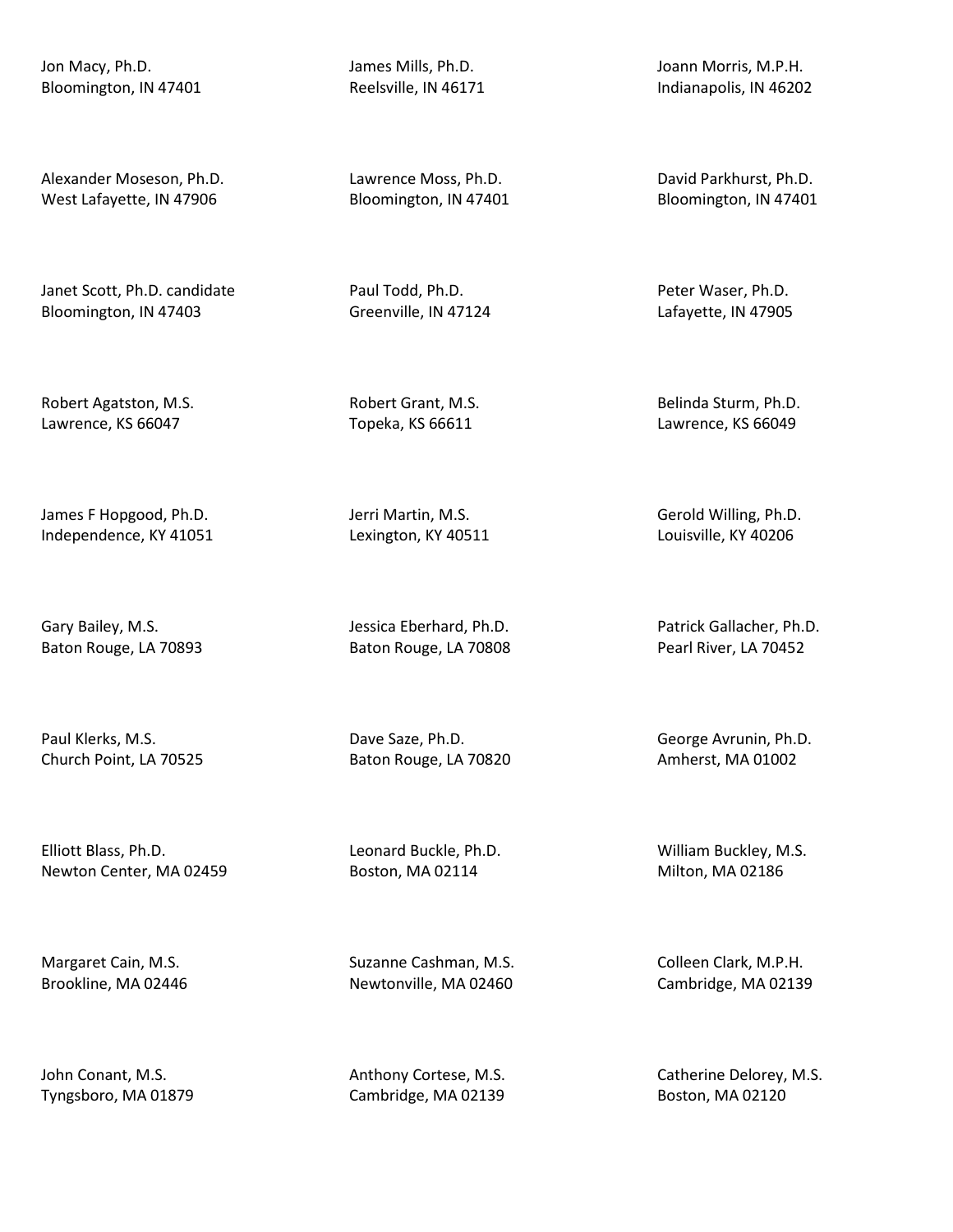Jeff Deyette, M.S. Watertown, MA 02472

David Fenner, Ph.D. Westford, MA 01886

Donalyn Gross, Ph.D. Springfield, MA 01106

Beverly Hector-Smith, M.S. Natick, MA 01760

Michael Jacobs, M.S. Concord, MA 01742

Janet Kolodner, Ph.D. Brookline, MA 02446

Dean Bruce Langmuir, M.S. Sudbury, MA 01776

Tyler MacKey, Ph.D. Arlington, MA 02474

Paige Myatt, M.S. Worcester, MA 01602

Jack Paradise, M.D. Belmont, MA 02478 Janice Dollive, M.S. Framingham, MA 01702

Loretta Fernandez, Ph.D. Marblehead, MA 01945

Grace Hall, M.S. Somerville, MA 02144

Yozen Hernandez, Ph.D. candidate Allston, MA 02134

Douglas Johnson, M.D. Springfield, MA 01105

Nancy Krieger, Ph.D. Boston, MA 02115

Susan Leschine, Ph.D. Leverett, MA 01054

Philip Marrone, Ph.D. Wayland, MA 01778

Robert Noyes, Ph.D. Arlington, MA 02474

Robert Petersen, M.D. Cambridge, MA 02138

Eileen Entin, Ph.D. Lexington, MA 02421

Barbara Fullerton, Ph.D. Weston, MA 02493

Elizabeth Hatch, Ph.D. Ipswich, MA 01938

Philip Hurzeler, Ph.D. Newburyport, MA 01950

Ijung Kim, Ph.D. Springfield, MA 01119

Nathaniel Kuhn, M.D. Belmont, MA 02478

Carly Levy, M.S. Pembroke, MA 02359

Gary Martin, Ph.D. Boxford, MA 01921

Ana Otero, Ph.D. Brookline, MA 02445

Monroe Rabin, Ph.D. Amherst, MA 01002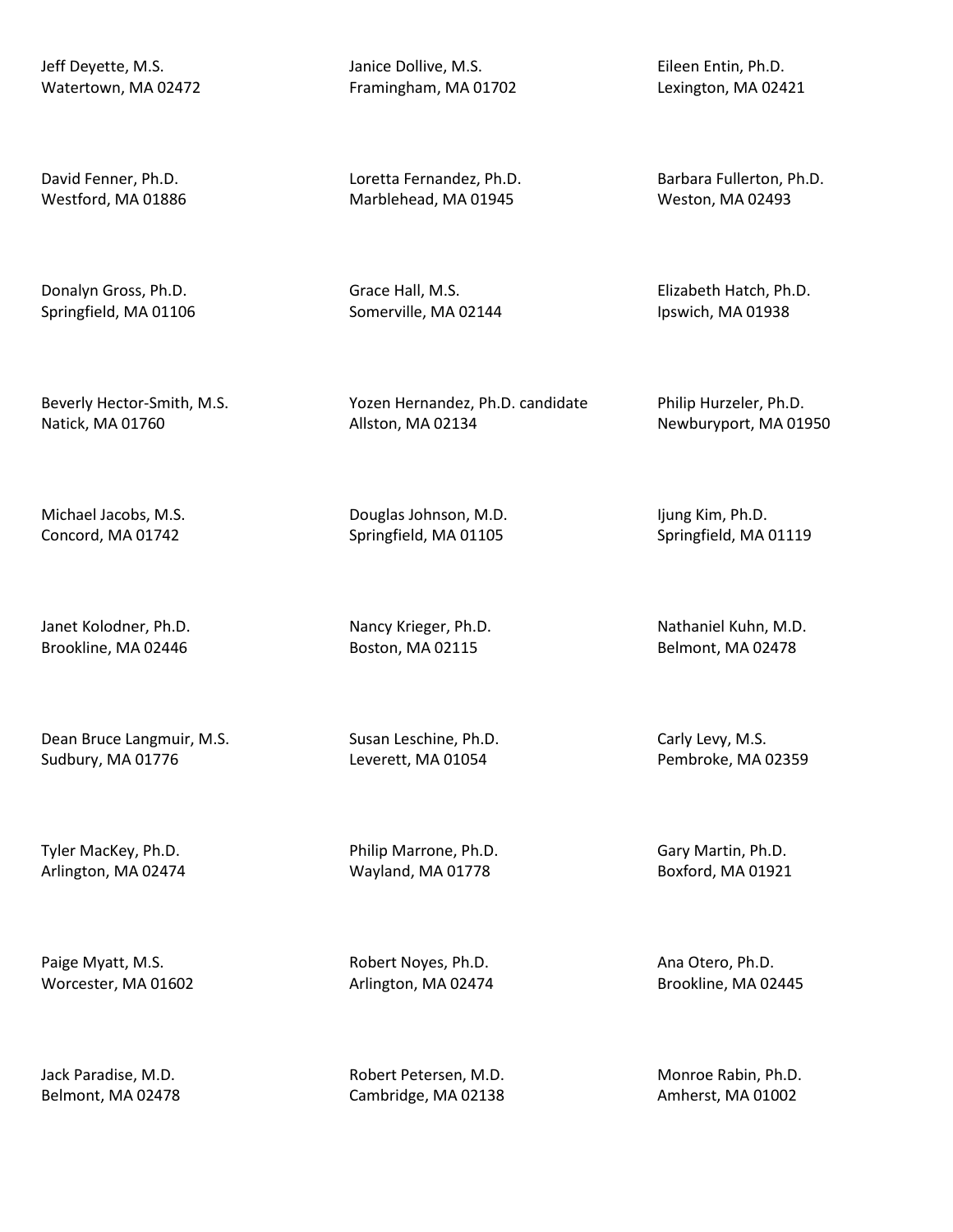John Rogers, M.S. North Reading, MA 01864

Patricia Serrentino, M.S. Greenfield, MA 01301

Paul Somers, Ph.D. Ashburnham, MA 01430

Diana Stein, Ph.D. Amherst, MA 01002

Michael Todd, Ph.D. Milford, MA 01757

Jerome Vigil, Ph.D. Milton, MA 02186

John Willins, Ph.D. Waban, MA 02468

Marc Zimmerman, Ph.D. Hudson, MA 01749

Deborah Belchis, M.D. Ellicott City, MD 21042

Astrid Caldas, Ph.D. Bethesda, MD 20816 Andrew A Rosenberg, Ph.D. Gloucester, MA 01930

Barbara Sheffels, Ph.D. Wayland, MA 01778

Elizabeth Sommers, Ph.D. Cambridge, MA 02139

Anthony Straub, Ph.D. Cambridge, MA 02139

Joe Vallino, Ph.D. Marshfield, MA 02050

Adriaan Walther, Ph.D. Acton, MA 01720

Alison Wood, Ph.D. Needham, MA 02492

Gary Antonides, M.S. Edgewater, MD 21037

Richard Bourgin, Ph.D. Savage, MD 20763

Gary Chirlin, M.S. Derwood, MD 20855 Beryl Rosenthal, Ph.D. Andover, MA 01810

Kathleen Skelly, Ph.D. Needham, MA 02492

Dan Stanger, M.S. Newton, MA 02459

Kenneth Talan, M.D. Pelham, MA 01002

Kathleen Vandiver, Ph.D. Lexington, MA 02421

Jane Ward, M.D. Centerville, MA 02632

David Wright, Ph.D. Arlington, MA 02476

Thomas Balkin, Ph.D. Ellicott City, MD 21042

Edward Bouwer, Ph.D. Baltimore, MD 21218

Paul Chrostowski, Ph.D. Takoma Park, MD 20913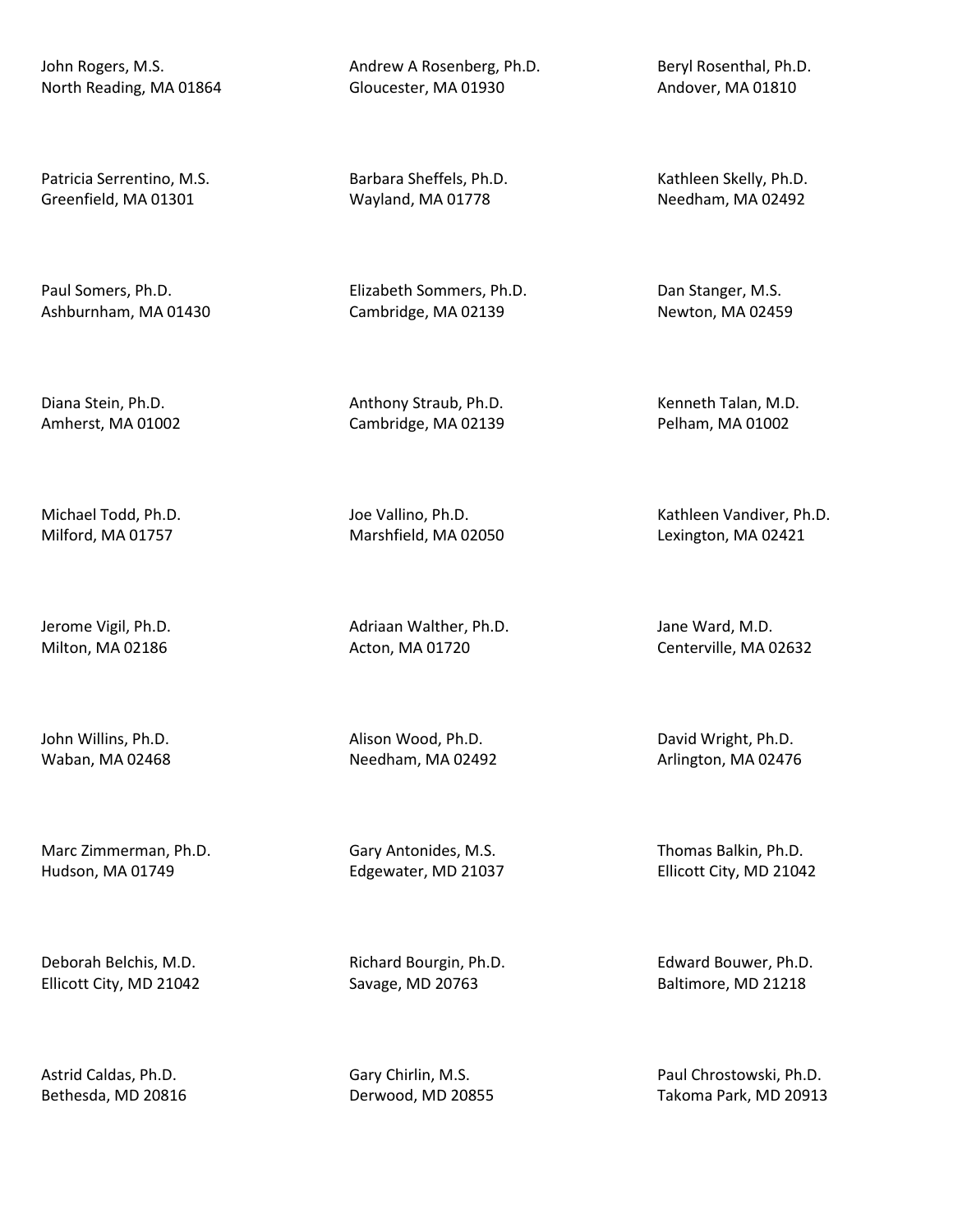Daniel Cole, M.S. Middletown, MD 21769

Dan Engelberg, Ph.D. Rockville, MD 20853

George Hambrecht, Ph.D. Glen Echo, MD 20812

Ildiko Kovach, M.S. Silver Spring, MD 20902

John Lowe, Ph.D. Braddock Heights, MD 21714

Monica Maynard, M.S. Annapolis, MD 21403

James Nichols, Ph.D. Crofton, MD 21114

Adria Schwarber, Ph.D. candidate College Park, MD 41073

Keith Walker, M.S. Kensington, MD 20895

Anne Baker, Ph.D. Jonesboro, ME 04648 Marcia Delonge, Post doc Bethesda, MD 20814

Gretchen T. Goldman, Ph.D. Takoma Park, MD 20912

Jeffrey Johnson, Ph.D. Gwynn Oak, MD 21207

Karen Kuehl, M.D. Silver Spring, MD 20901

Jacob Malcom, Ph.D. Brunswick, MD 21716

Allison McDaniel, M.S. Germantown, MD 20874

Barbara Regan, M.S. Lutherville Timonium, MD 21093

Richard Smith, Ph.D. Rockville, MD 20855

Robert Williamson, Ph.D. Rockville, MD 20851

William Briggs, Ph.D. Windham, ME 04062

Raymond Downs, Ph.D. Cumberland, MD 21502

Yuriy Gusev, Ph.D. Rockville, MD 20852

Birthe Kjellerup, Ph.D. College Park, MD 20742

Matt Limmer, Post doc Charlestown, MD 21914

Jeremy Martin, Ph.D. Rockville, MD 20850

Kenneth Mitchell, Ph.D. Davidsonville, MD 21035

Howard Schoeberlein, M.S. Ellicott City, MD 21042

Sara Via, Ph.D. Ellicott City, MD 21042

Irit Altman, Ph.D. Portland, ME 04102

Kenneth Crowell, M.S. Sunset, ME 04683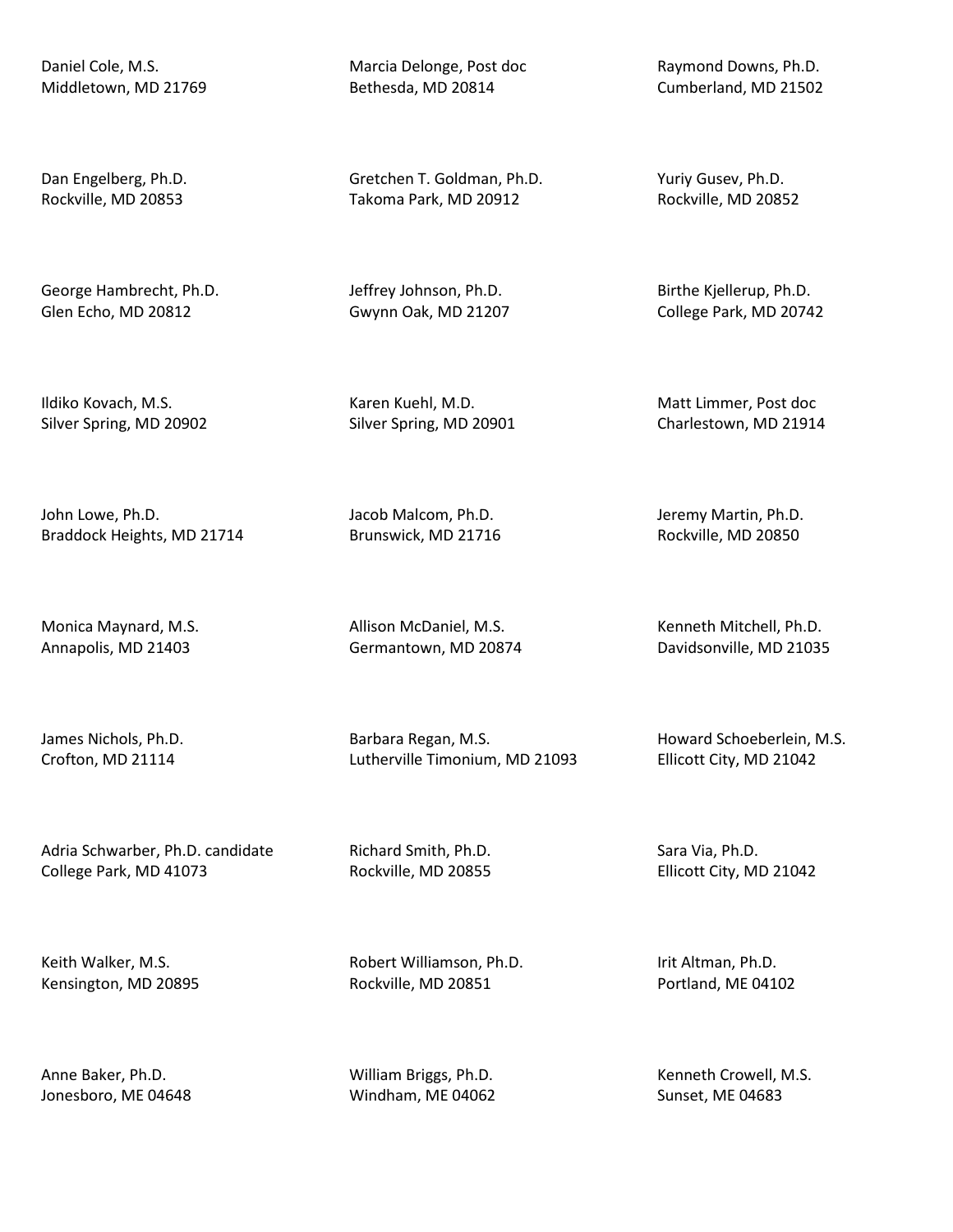Ellen Dohmen, Ph.D. Bar Harbor, ME 04609

Barbara Kantner, M.S. Brunswick, ME 04011

Heather Leslie, Ph.D. Newcastle, ME 04553

Chris Sewall, M.S. Hope, ME 04847

Beverly Stewart, M.S. Portland, ME 04101

Peter Albers, Ph.D. Traverse City, MI 49684

Michael Baranoski, B.S. Otsego, MI 49078

Richard Boehnke, M.S. Ann Arbor, MI 48103

Douglas Denton, Ph.D. Rochester Hills, MI 48309

Armgard Everett, Ph.D. Holland, MI 49424

Paula Garcia, M.S. Portland, ME 04102

Vinnedge Lawrence, Ph.D. West Baldwin, ME 04091

Alex Mendelsohn, M.S. Kennebunk, ME 04043

John Smedley, Ph.D. Lewiston, ME 04240

Shri Verrill Verrill, M.S. Surry, ME 04684

Norman Andresen, Ph.D. Ypsilanti, MI 48197

Goran Blomberg, Ph.D. Lansing, MI 48912

William Boyd, M.S. Fruitport, MI 49415

John Erickson, M.S. Southgate, MI 48195

Ted Feldpausch, Ph.D. Fowler, MI 48835

Julie Gosse, Ph.D. Orono, ME 04473

Vinnedge Lawrence, Ph.D. West Baldwin, ME 04091

Randall Schiller, M.S. Monmouth, ME 04259

Bryce Smith, Ph.D. Dedham, ME 04429

John Williams, Ph.D. Lincolnville, ME 04849

Catherine Badgley, Ph.D. Chelsea, MI 48118

Brian Bodenbender, Ph.D. Holland, MI 49424

Michael Carpenter, Ph.D. Troy, MI 48083

Robert Evans, M.S. Iron River, MI 49935

Daniel Fisher, Ph.D. Ann Arbor, MI 48104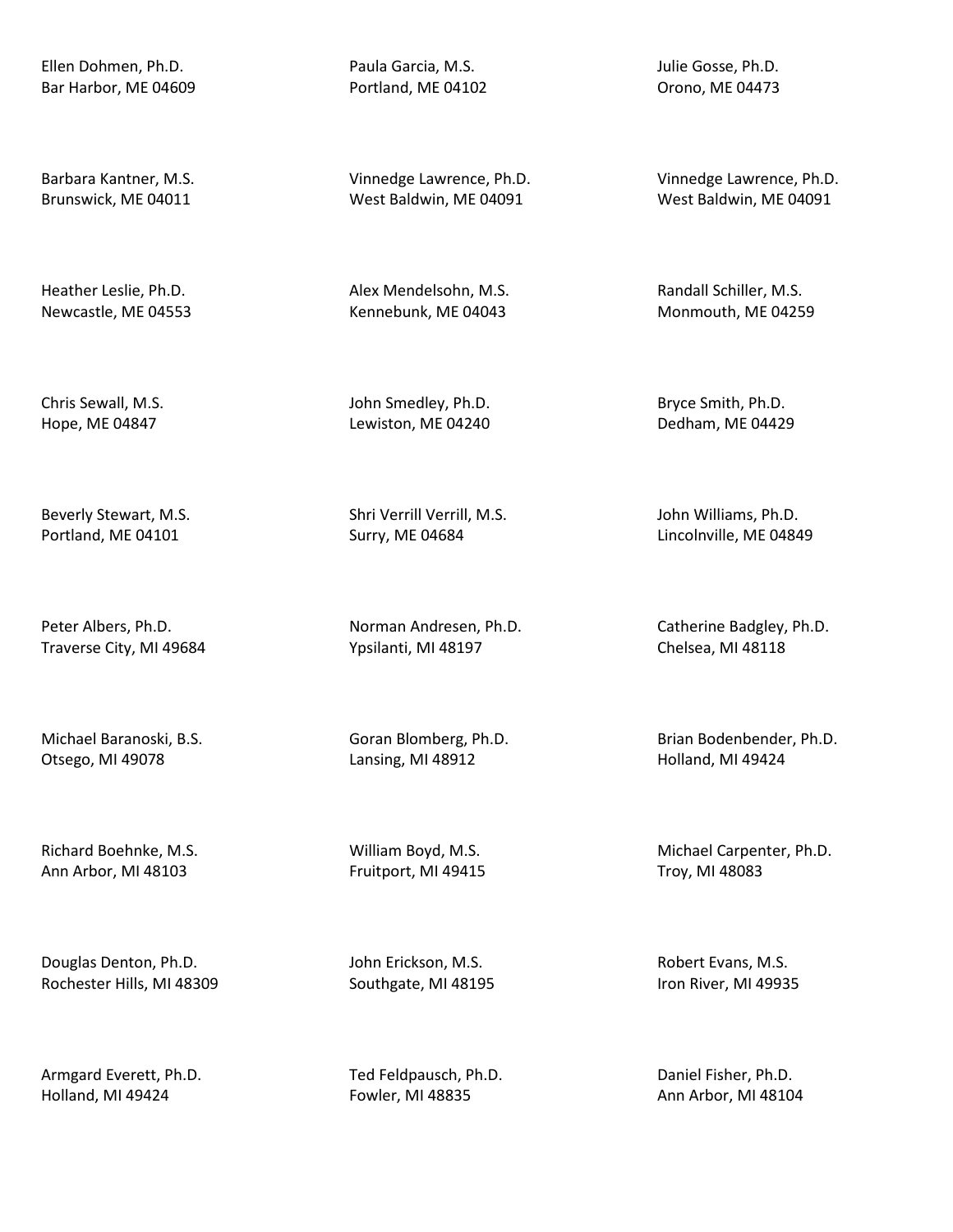Gerald Gardner, Post doc Ann Arbor, MI 48103

Patricia Koman, Ph.D. Ann Arbor, MI 48103

Dave Less, M.S. Dewitt, MI 48820

Richard Nyhof, Ph.D. Grand Rapids, MI 49506

Kenneth Piers, Post doc Grand Rapids, MI 49546

Mark Root, M.D. Ann Arbor, MI 48104

Tiffany Schriever, Ph.D. Kalamazoo, MI 49008

Amber Spears, M.S. Warren, MI 48092

Patrick Tobin, M.D. Traverse City, MI 49686

William Arnold, Ph.D. Minnetonka, MN 55345 Missy Howse-Kurtz, Ph.D. Kalamazoo, MI 49006

Vasudevan Lakshminarayanan, Ph.D. Ann Arbor, MI 48104

Bonnie McGill, Ph.D. Hickory Corners, MI 49060

Terese Olson, M.S. Ann Arbor, MI 48109

Gopal Prasad, Ph.D. Ann Arbor, MI 48109

Natalie Sampson, Ph.D. Ypsilanti, MI 48198

Michael Sklar, M.S. Huntington Woods, MI 48070

Susan Starr, M.S. Pinckney, MI 48169

Claudia Toro, Ph.D. Ann Arbor, MI 48105

David Clapper, Ph.D. Duluth, MN 55804

Paul Kindel, Ph.D. East Lansing, MI 48823

John Langmore, Ph.D. Chelsea, MI 48118

Greyson Morrow, M.S. Wakefield, MI 49968

William Pielemeier, Ph.D. Ypsilanti, MI 48197

Michael Raymond, M.B.A. Shelby Township, MI 48315

Alvin Saperstein, Ph.D. Detroit, MI 48207

Xenophon Skufis, M.D. Onsted, MI 49265

Mark Suchyta, M.S. Ann Arbor, MI 48103

Anthony C. Tweedale, M.S. Eastpointe, MI 48021

Debra Debruin, Post doc Roseville, MN 55113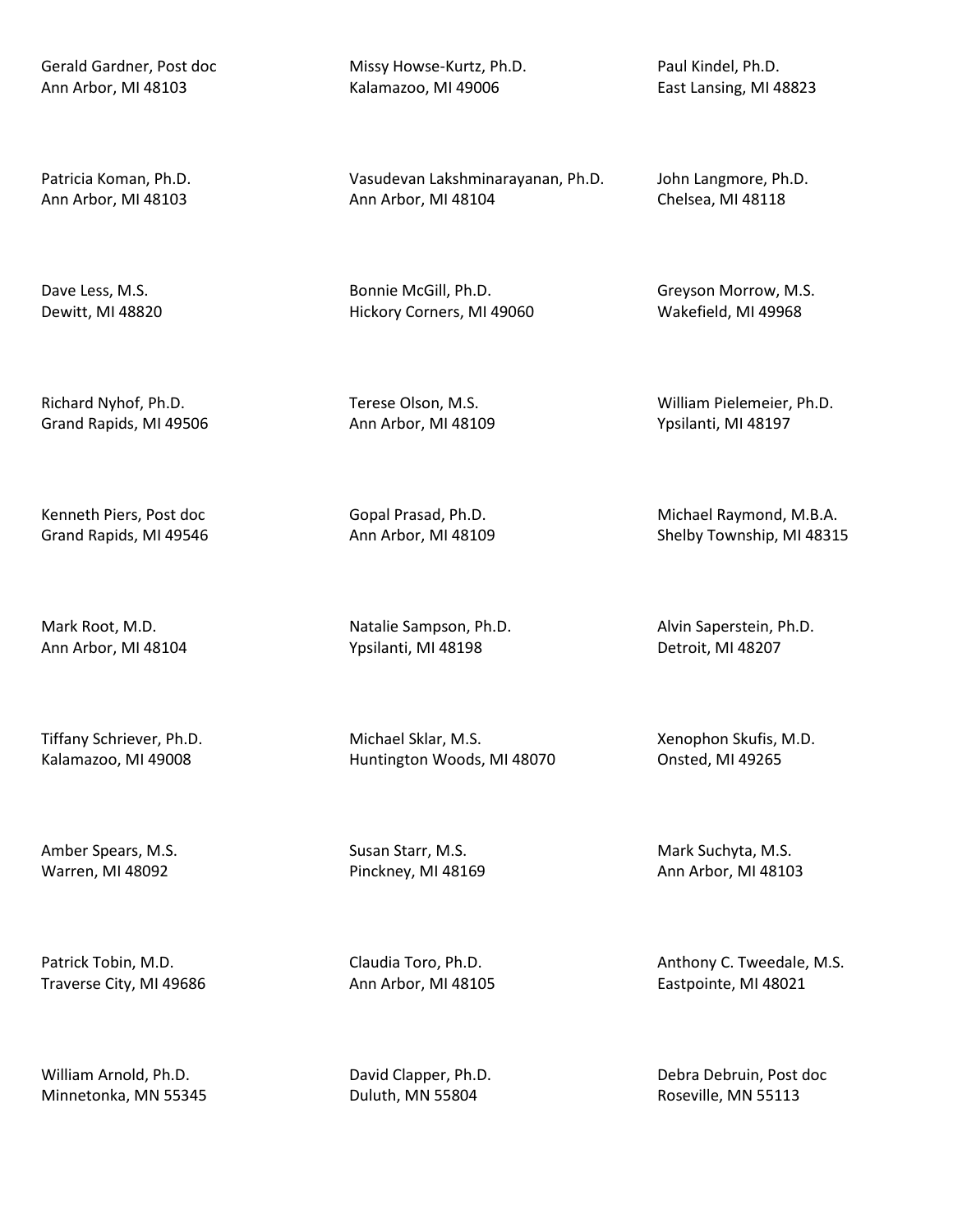Tori Espensen, Post doc Minneapolis, MN 55408

Chris Frethem, M.S. Minneapolis, MN 55417

Rodney Johnson, Ph.D. Minneapolis, MN 55406

Ulrike Munderloh, M.S. Roseville, MN 55113

Bruce Sielaff, Ph.D. Minneapolis, MN 55403

Jane Brawley, M.S. Plattsburg, MO 64477

Judy Mc Vey, M.B.A. Garden City, MO 64747

Miles Patterson, Ph.D. Kirkwood, MO 63122

Andrei Stefanescu, Ph.D. Saint Charles, MO 63303

Elaine Caton, Ph.D. Ovando, MT 59854 William Faber, Ph.D. Brainerd, MN 56401

Evan Hazard, Ph.D. Bemidji, MN 56601

James Lipka, Post doc Columbia Heights, MN 55421

Parker Quammen, Ph.D. Zumbrota, MN 55992

Kris Wammer, Ph.D. Saint Paul, MN 55105

Johann Bruhn, Ph.D. Columbia, MO 65203

Judith Miles, M.D. Columbia, MO 65202

Neville Rapp, Ph.D. Saint Louis, MO 63119

Chezna Warner, M.S. Saint Louis, MO 63126

Gina Himes Boor, Ph.D. Bozeman, MT 59715

Mike Foreman, M.S. Lakeville, MN 55044

Thomas Herdtle, Ph.D. Inver Grove Heights, MN 55077

Sean McCauley, Ph.D. Rochester, MN 55902

Joel Roberts, Ph.D. Saint Paul, MN 55116

Holly Bernardo, M.S. Saint Louis, MO 63114

Steven Coyle, M.S. Weldon Spring, MO 63304

Phil Monroe, M.D. Springfield, MO 65804

Charles Spencer, Ph.D. Lees Summit, MO 64081

Norman Bishop, M.S. Bozeman, MT 59715

Jessica Hopkins, M.S. Whitefish, MT 59937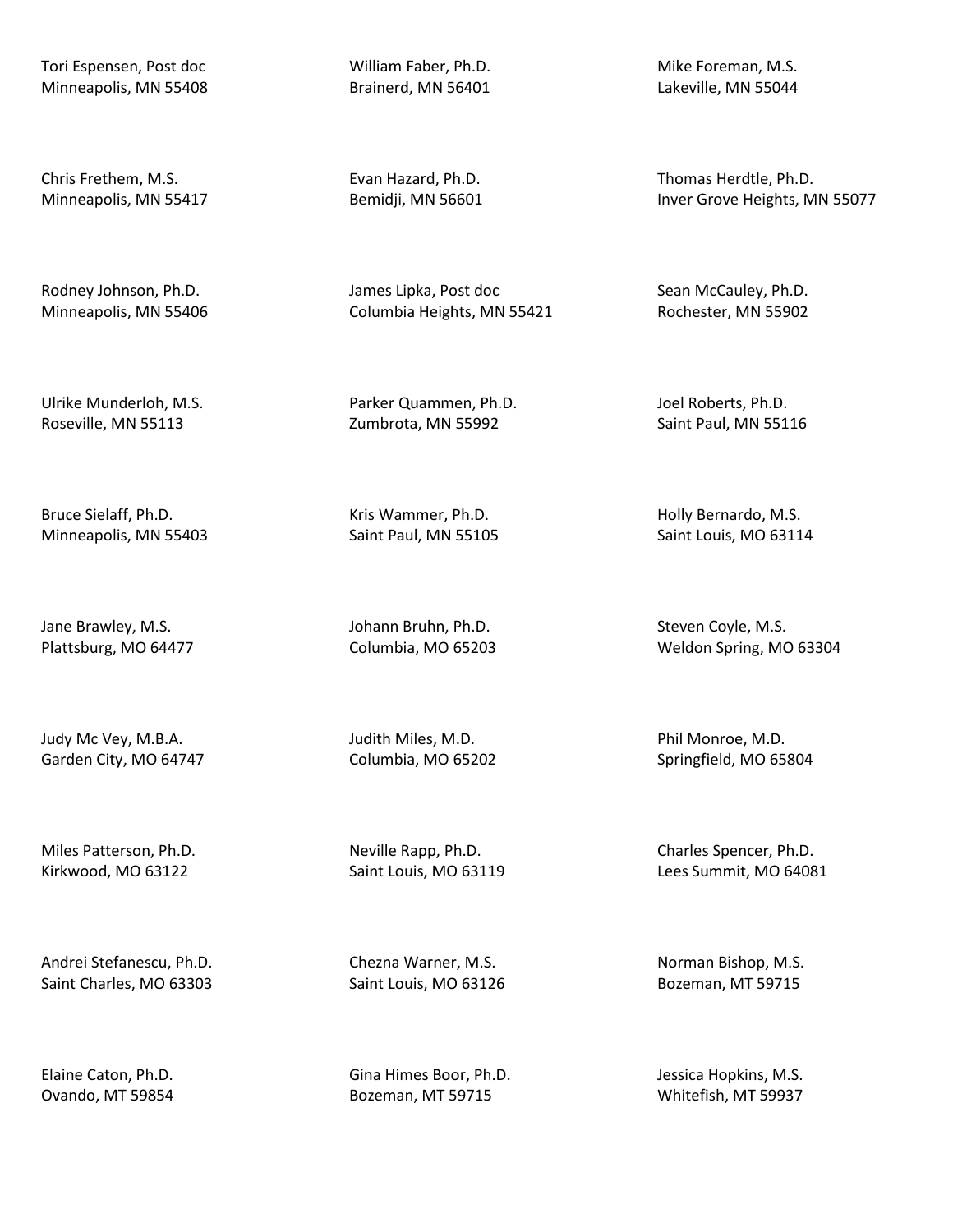Anna Klene, Ph.D. Missoula, MT 59804

Diana Six, Ph.D. Missoula, MT 59804

Barbara Burkhart, Ph.D. Apex, NC 27523

Joel Ducoste, Ph.D. Raleigh, NC 27695

Dan Graham, Ph.D. Chapel Hill, NC 27517

Phyllis Jarvinen, M.S. Webster, NC 28788

Kenneth Kneidel, Ph.D. Charlotte, NC 28211

Gail Marsh, Ph.D. Durham, NC 27705

Thomas Mutton, M.D. Lewisville, NC 27023

Matthew Rubino, M.S. Raleigh, NC 27610

Michelle Lute, Post doc Missoula, MT 59802

Morton Barlaz, Ph.D. Raleigh, NC 27615

Daniel Costa, Ph.D. Chapel Hill, NC 27514

Tracy Feldman, Ph.D. Durham, NC 27713

H Lee Hall, M.D. Greensboro, NC 27408

Sara Kennedy, M.S. Morganton, NC 28655

Barry Lentz, Ph.D. Chapel Hill, NC 27517

Deborah Milkowski, M.D. Wilmington, NC 28405

Donna Newman, Ph.D. Raleigh, NC 27606

Lynn Spees, M.D. Hickory, NC 28601 Twila Moon, Ph.D. Big Sky, MT 59716

Sean Bloszies, Ph.D. Raleigh, NC 27601

Duane Deardorff, Ph.D. Durham, NC 27707

Tracey Fine, M.S. Chapel Hill, NC 27516

James Hardin, Ph.D. Raleigh, NC 27607

Wafa Khalil, Ph.D. Durham, NC 27713

Diane Markoff, Post doc Durham, NC 27715

Leonard Mole, Post doc Cary, NC 27511

David Nichols, Post doc Chapel Hill, NC 27517

Michael Stoller, M.S. Oak Ridge, NC 27310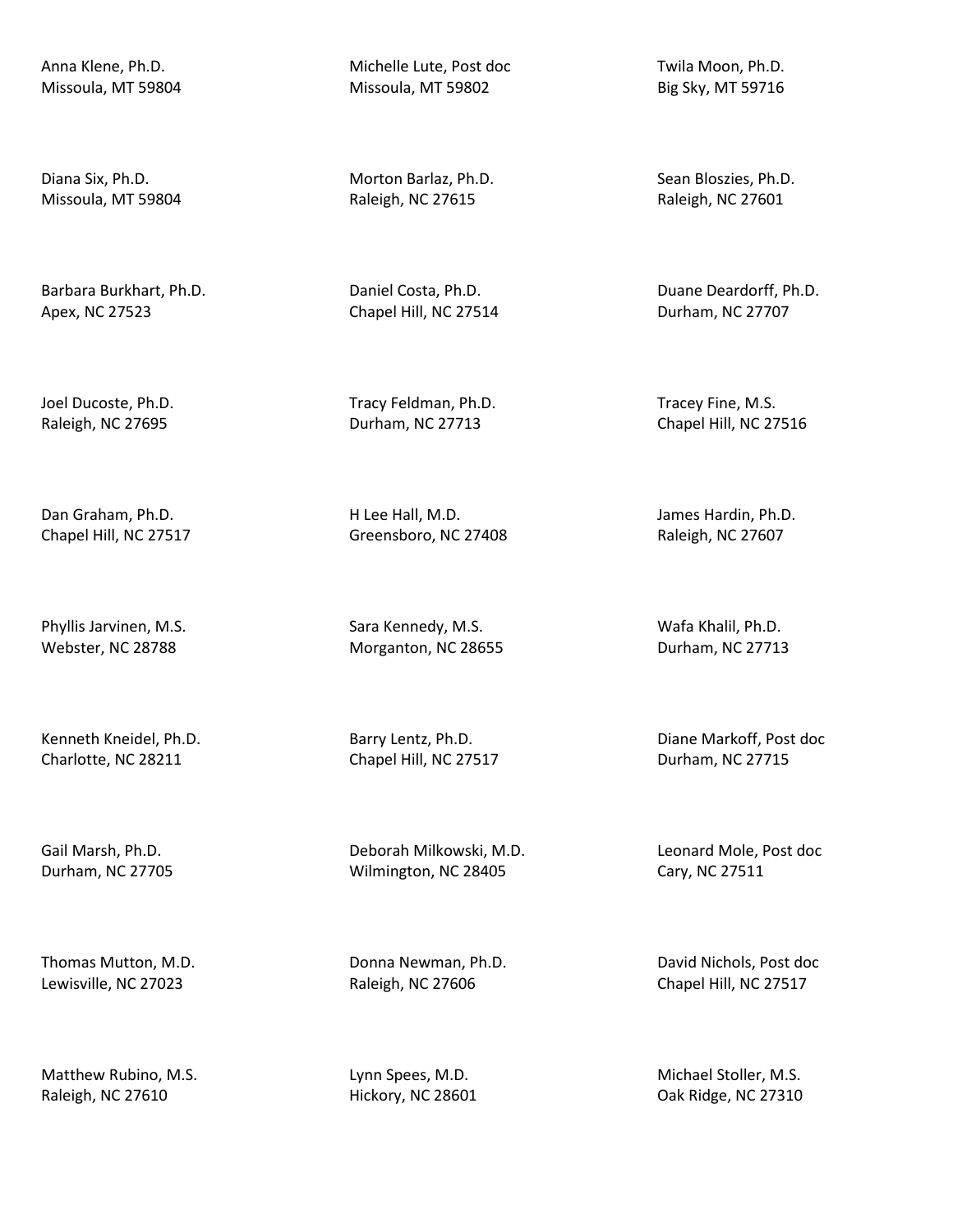Jason West, Ph.D. Carrboro, NC 27510

Susan Yarnell, Ph.D. candidate Chapel Hill, NC 27516

Kevin Gardner, Ph.D. Durham, NH 03824

John Walter, M.D. Keene, NH 03431

Abraham Aviv, M.D. New Brunswick, NJ 08901

Amanda Birnbaum, Ph.D. South Orange, NJ 07079

William Cromartie, Ph.D. Egg Harbor City, NJ 08215

Cheryl Harding, Ph.D. Flemington, NJ 08822

Adam Koranyi, Post doc Tenafly, NJ 07670

Howard Mead, M.S. Cinnaminson, NJ 08077 Alison Woomert, Ph.D. Chapel Hill, NC 27516

Kenneth Deffenbacher, Ph.D. Omaha, NE 68104

William Stine, Ph.D. Durham, NH 03824

Jonathan Allen, Ph.D. Titusville, NJ 08560

Lisa Axe, Ph.D. Newark, NJ 07102

John Cantilli, M.S. Cranford, NJ 07016

Hans Gossmann, Ph.D. Summit, NJ 07901

Marc Klosner, Ph.D. South Orange, NJ 07079

Sarah Emily Labance Ph.D., Ph.D. Vernon, NJ 07462

Peter Osborn, M.S. Westfield, NJ 07090 Rachael Wooten, Ph.D. Raleigh, NC 27608

David Ellis, Ph.D. Londonderry, NH 03053

Elaine Thomas, M.S. Nashua, NH 03063

Tirso Alonso, M.S. Basking Ridge, NJ 07920

Wolfgang Benz, Ph.D. West Orange, NJ 07052

Mark Chopping, Ph.D. Montclair, NJ 07043

Edward Gracely, Ph.D. Sicklerville, NJ 08081

Karen Kolz, M.S. Union, NJ 07083

Meredith Manze, Ph.D. Montclair, NJ 07042

Joseph Ponessa, Ph.D. Moorestown, NJ 08057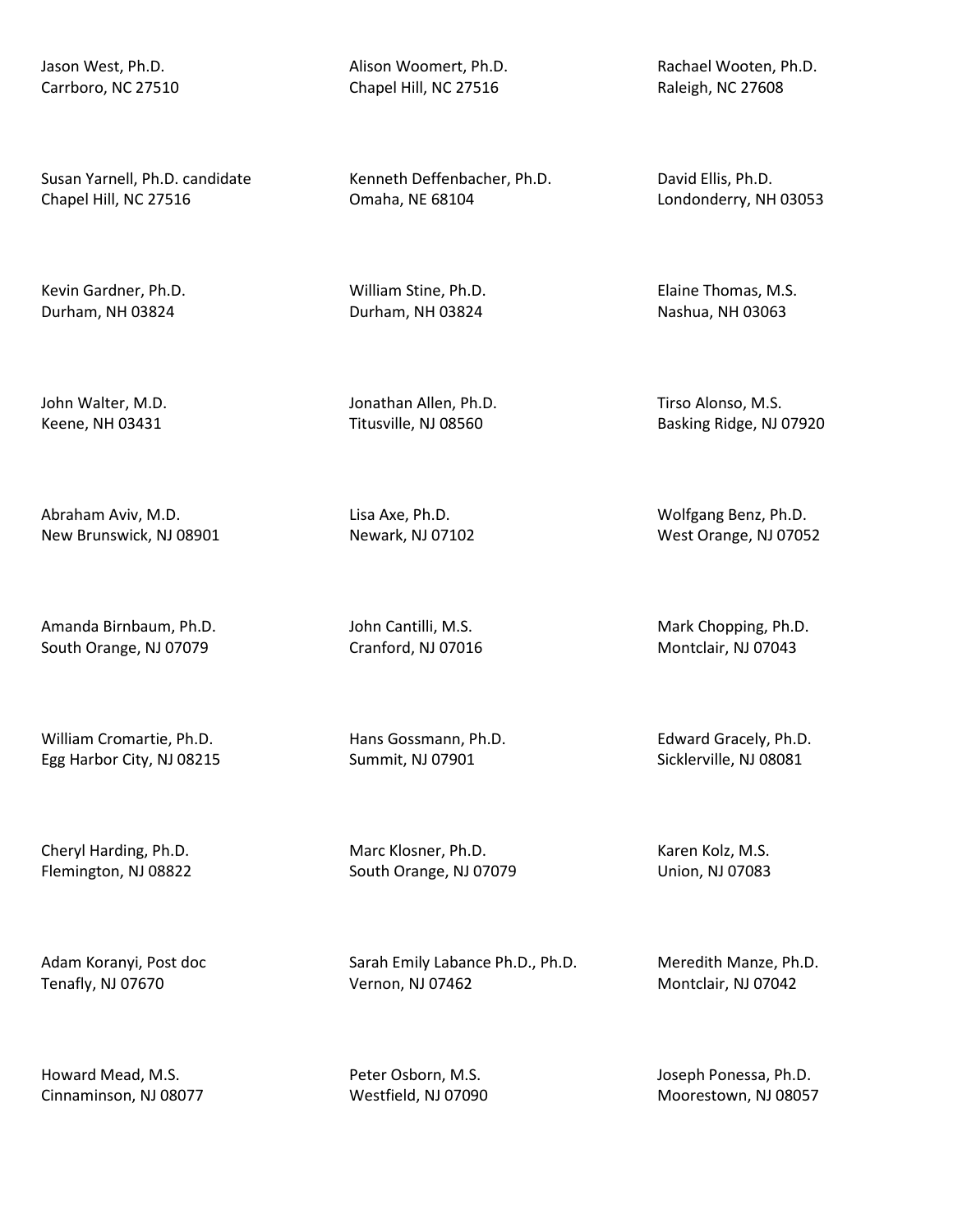Anand Rangarajan, Ph.D. Watchung, NJ 07069

Philippa Solomon, Ph.D. Edison, NJ 08817

F. Joseph Uhrhane, Ph.D. Morristown, NJ 07960

Andrea Allan, Ph.D. Albuquerque, NM 87120

William Buss, Post doc Corrales, NM 87048

Peter David, M.S. Albuquerque, NM 87111

Joshua Gallegos, M.S. Albuquerque, NM 87122

Beth Hornbein, Ph.D. Jemez Springs, NM 87025

Elizabeth Milford, M.S. Albuquerque, NM 87106

Andrew Schuler, Ph.D. Albuquerque, NM 87106 Derek Shendell, M.S. Chatham, NJ 07928

Ronald Sverdlove, Ph.D. Princeton, NJ 08540

Jay Wiesenfeld, Ph.D. Lincroft, NJ 07738

Robert Bermstein, M.D. Santa Fe, NM 87501

Christian Carrico, Ph.D. Socorro, NM 87801

Cynthia Edney, M.S. Sandia Park, NM 87047

David Gay, Ph.D. Albuquerque, NM 87108

Donald Johnson, Ph.D. Las Cruces, NM 88011

Todd Monson, Ph.D. Albuquerque, NM 87112

Rebecca M Summer, M.S. Silver City, NM 88061

Maedeh Soleimanifar, Ph.D. candidate Newark, NJ 07102

Liz Tymkiw, M.S. Fortescue, NJ 08321

Eugene Abravanel, M.S. Las Cruces, NM 88001

Ruth Burstrom, M.D. Albuquerque, NM 87122

Janet Darrow, Ph.D. Mesilla, NM 88046

Howard Feder, Ph.D. Rio Rancho, NM 87124

Jane Hood, Ph.D. Jemez Pueblo, NM 87024

Grant Meyer, Ph.D. Albuquerque, NM 87104

Gerald Otis, Ph.D. Las Cruces, NM 88011

Paul Watson, Post doc Albuquerque, NM 87107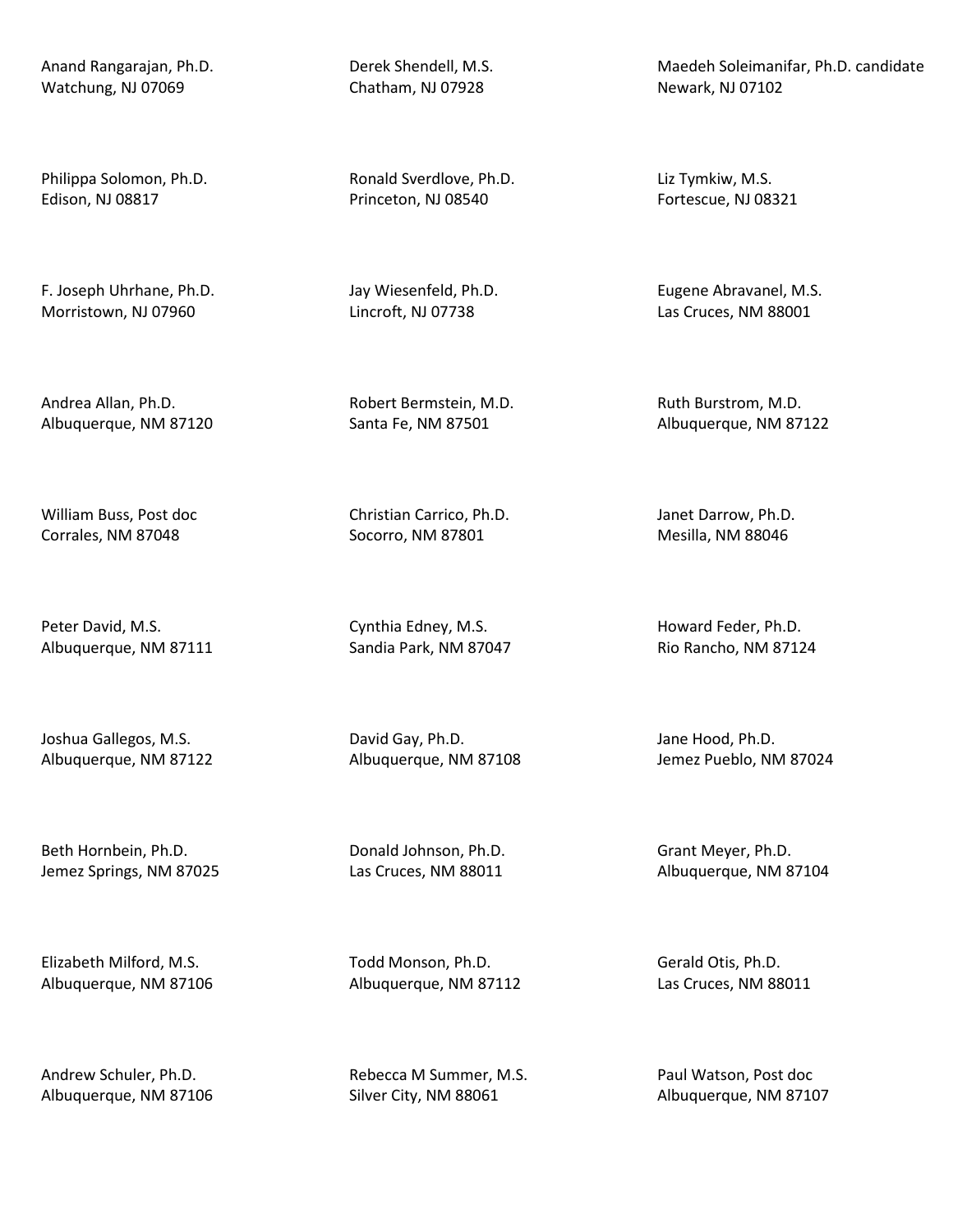Chris Baugher, Ph.D. candidate Henderson, NV 89015

Peter Fairley, M.S. Carson City, NV 89703

David Mitchell, Ph.D. Reno, NV 89503

William Schaffer, Ph.D. Las Vegas, NV 89107

William Ashton, Ph.D. Astoria, NY 11105

John Bisgrove, M.S. Auburn, NY 13021

Henry Brenner, Ph.D. Brooklyn, NY 11226

O. Andrew Collver, Ph.D. Stony Brook, NY 11790

Joan Farber, Ph.D. New York, NY 10011

Jay Greenberg, Ph.D. Rochester, NY 14618 Brenda Buck, Ph.D. Henderson, NV 89052

Allan Ferrenberg, Ph.D. Reno, NV 89521

Jimmy O'Dea, Ph.D. Las Vegas, NV 89117

Carol Sing, M.S. Henderson, NV 89002

Eric Beam, M.S. Brooklyn, NY 11222

Ian Bradley, Ph.D. Buffalo, NY 14221

Peter Brown, Ph.D. New York, NY 10024

Steve Dickman, Ph.D. Vestal, NY 13850

Rosemary Faulkner, Ph.D. New York, NY 10028

Geoffrey Grinstein, Ph.D. New York, NY 10003

Pamela Burnley, Ph.D. Las Vegas, NV 89101

Rich Meier, M.S. Reno, NV 89512

Elin Pierce, Ph.D. Battle Mountain, NV 89820

Matthew Alinger, Ph.D. Delmar, NY 12054

James Bentson, Ph.D. Centerport, NY 11721

Philip Brandt, Ph.D. Bronx, NY 10471

Joan Budd, M.D. Pleasantville, NY 10570

Naomi Eliezer, Ph.D. Mount Vernon, NY 10552

Peter Gradoni, M.S. Alfred Station, NY 14803

Rosalind Guaraldo, Ph.D. East Elmhurst, NY 11370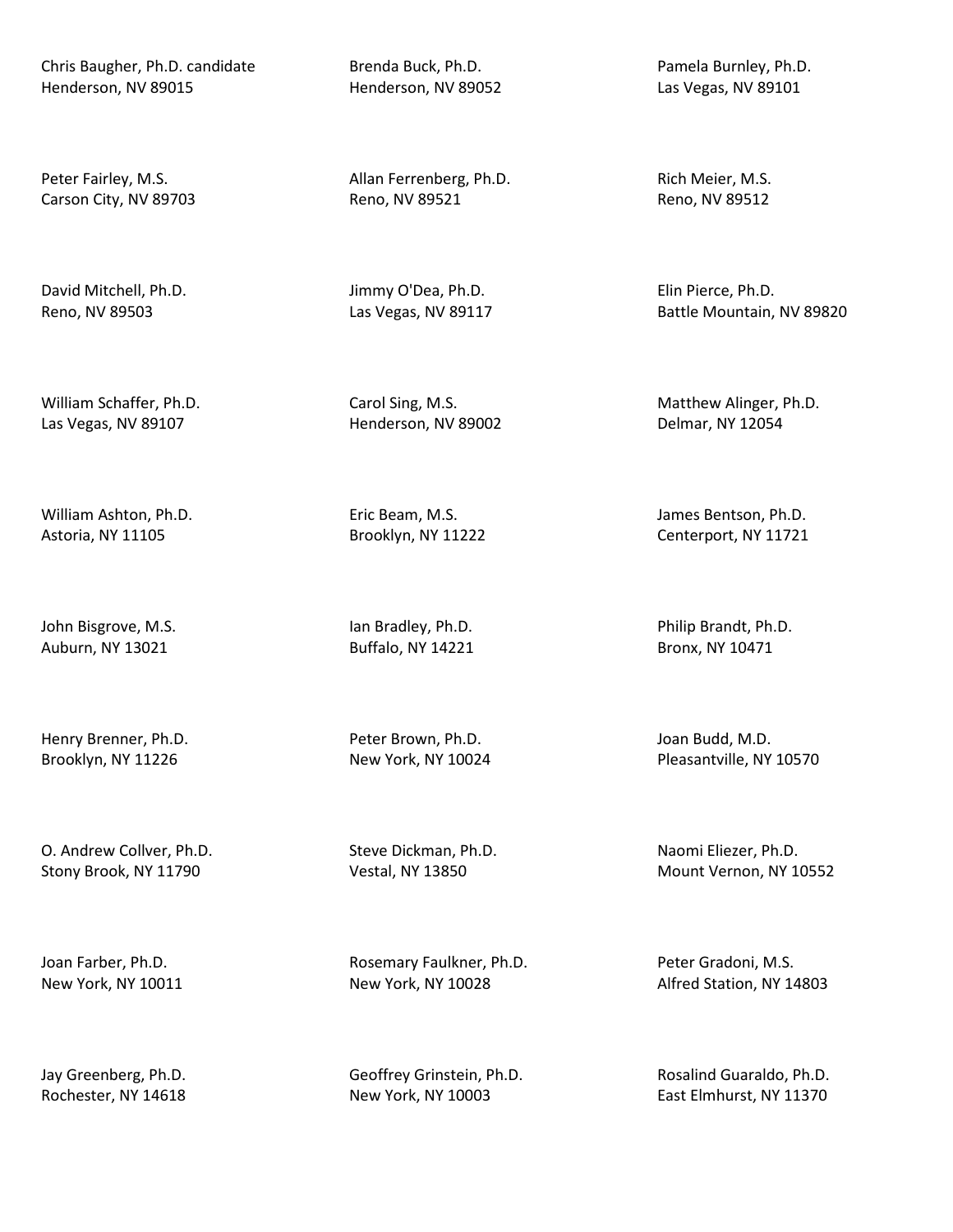Karlene Gunter, Ph.D. Rochester, NY 14618

Louisa Holmes, Ph.D. Binghamton, NY 13905

Harlan Juster, Ph.D. Hoosick Falls, NY 12090

Vijay Limaye, Ph.D. New York, NY 10011

Jaymie Meliker, Ph.D. Port Jefferson, NY 11777

Jean Naples, Post doc West Haverstraw, NY 10993

James Ralston, M.S. Northville, NY 12134

Barry Rosen, Ph.D. Stormville, NY 12582

Gloria Russo, M.S. Sayville, NY 11782

Joel Shore, Ph.D. Rochester, NY 14607 Chris Hartmann, Ph.D. Port Washington, NY 11050

Thomas Holsen, Ph.D. Colton, NY 13625

Jon Kapecki, Ph.D. Rochester, NY 14620

Elaine Livingston, M.S. Vestal, NY 13850

Nariman Mistry, Ph.D. Ithaca, NY 14850

Dina Newman, Ph.D. Rochester, NY 14610

Susan Riblett, Ph.D. Rochester, NY 14618

Lewis Rothberg, Ph.D. Pittsford, NY 14534

Norman Scott, Ph.D. Ithaca, NY 14853

Gerald Sider, Ph.D. New York, NY 10025

Donald W. Henderson, Ph.D. Ithaca, NY 14850

Laura Jones, Ph.D. Ithaca, NY 14850

James Kilduff, Ph.D. Saratoga Springs, NY 12866

Kathleen Logiudice, Ph.D. Schenectady, NY 12308

Kathleen Moore, Ph.D. Berne, NY 12023

Alicia Perez-Fuentetaja, Ph.D. Buffalo, NY 14222

John Roemer, Ph.D. New York, NY 10024

Nina Rothschild, M.S. Forest Hills, NY 11375

Gary Shereshevsky, Ph.D. Brooklyn, NY 11235

Vincent Silenzio, M.D. Rochester, NY 14610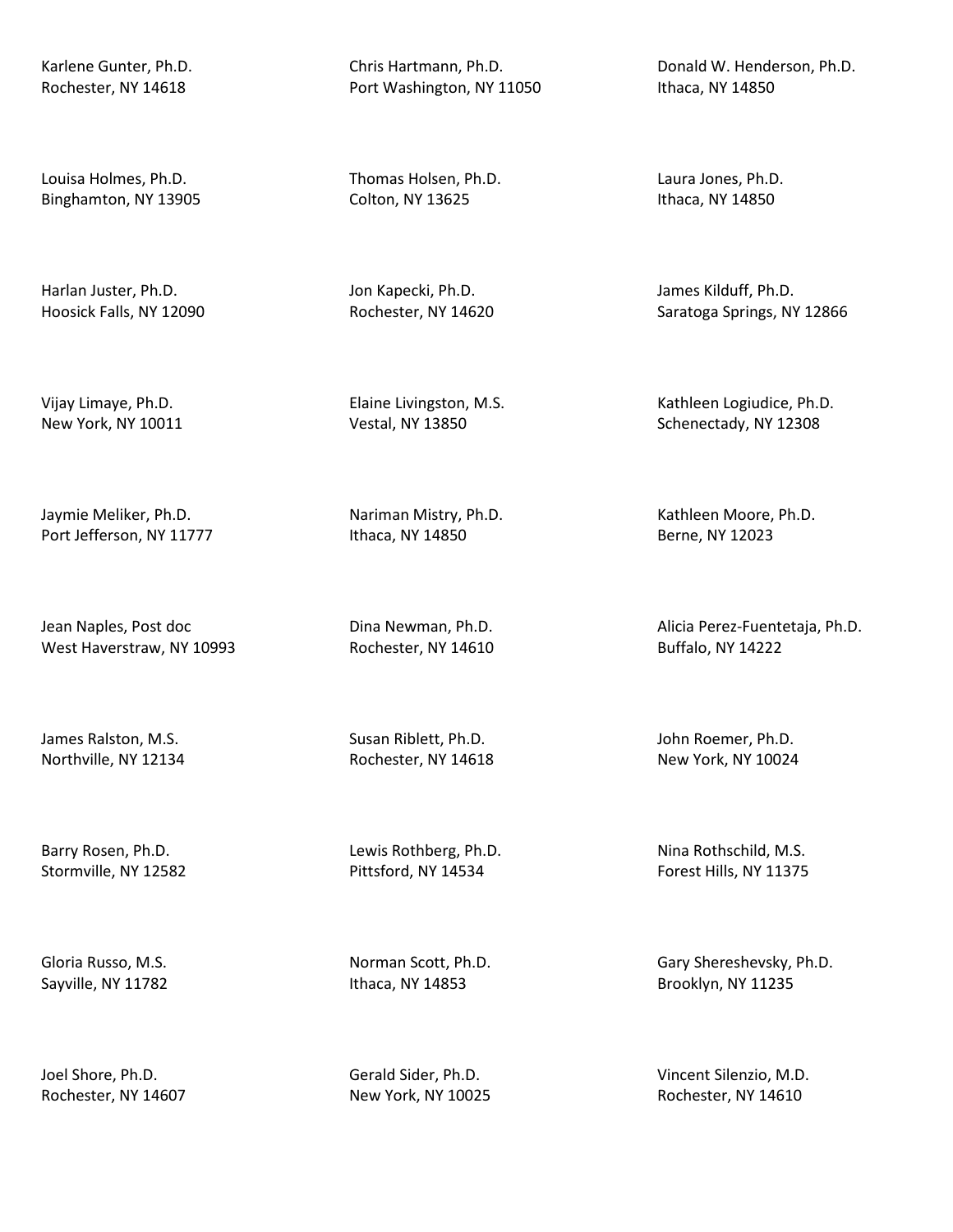Herbert Stein, M.S. Washingtonville, NY 10992

Peter Thiess, M.S. New York, NY 10024

Alice Wei, M.D. New York, NY 10003

Ken Zalewski, M.S. Troy, NY 12180

Muriel Blaisdell, Ph.D. Oxford, OH 45056

Julia Deniro, M.S. Columbus, OH 43212

Alice Dugar, M.S. Independence, OH 44131

William Katzin, M.D. Cleveland Heights, OH 44118

Daniel Lesco, M.S. Broadview Heights, OH 44147

Joni Manson, Ph.D. Westerville, OH 43081 Davis Stockman, M.S. Barneveld, NY 13304

Ruth Walker, Ph.D. Newburgh, NY 12550

Helen Willeboordse, M.S. New York, NY 10009

Lawrence Anderson, Ph.D. Waterville, OH 43566

Brenda Clark, Ph.D. Westerville, OH 43081

Jane Dinda, Ph.D. Broadview Heights, OH 44147

Steven Federman, Ph.D. Ottawa Hills, OH 43606

Warren Kerrigan, Ph.D. North Royalton, OH 44133

Bruce Lott, M.S. Cincinnati, OH 45244

Arthur Murdoch, Ph.D. Atwater, OH 44201

Stephen Tettelbach, Ph.D. Greenvale, NY 11548

Pierce Webb, Ph.D. Pittsford, NY 14534

Brad Yentzer, M.D. Newfield, NY 14867

Michael Baumer, M.S. Dayton, OH 45440

Bruce Craver, Ph.D. Dayton, OH 45429

Dionysios Dionysiou, Ph.D. Cincinnati, OH 45215

Nicholas Greco, Ph.D. West Farmington, OH 44491

John Lenhart, Post doc Columbus, OH 43212

D. Mark Manley, Ph.D. Cuyahoga Falls, OH 44223

Stanton Musick, Ph.D. candidate Bellbrook, OH 45305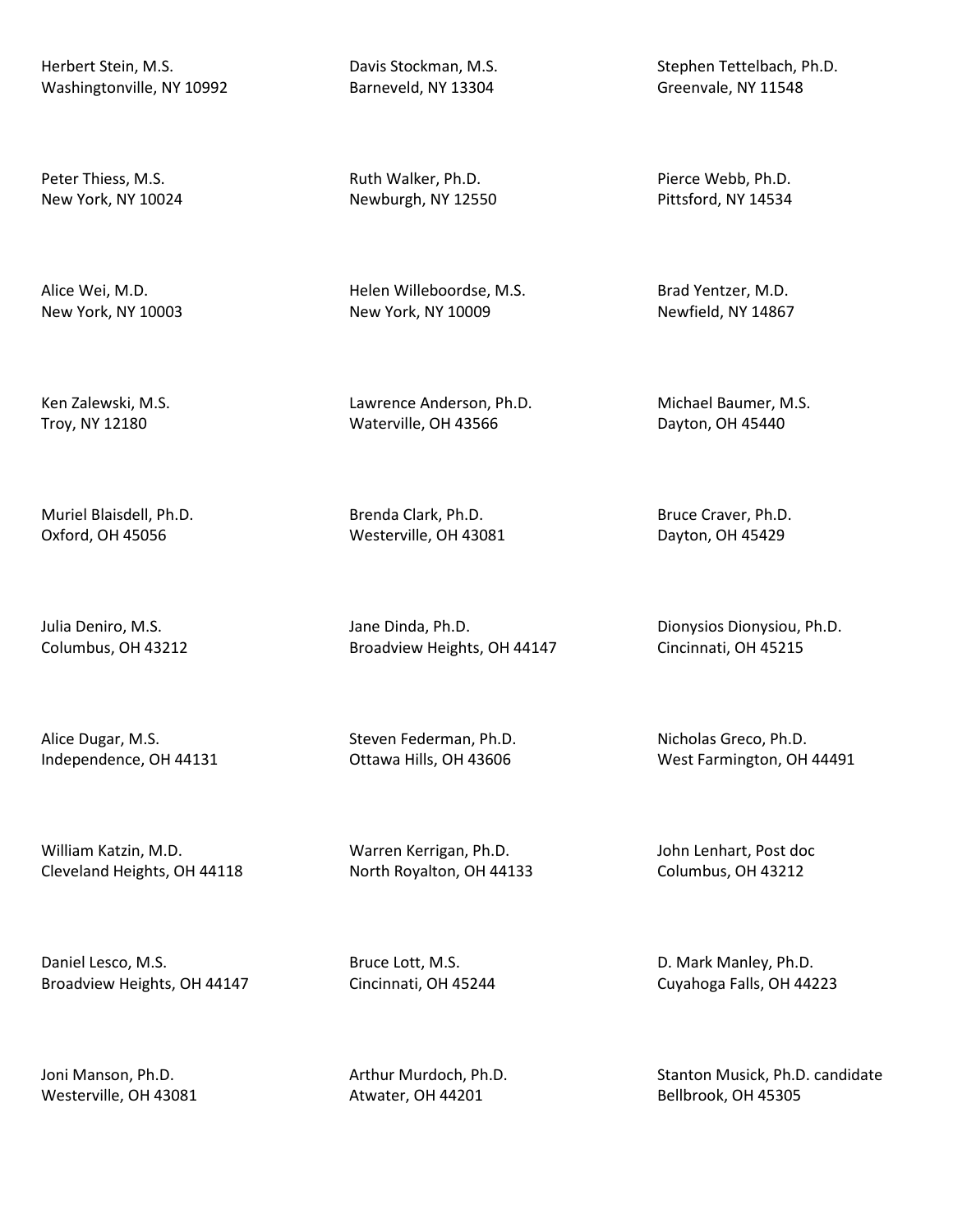Susan Righi, M.D. New Marshfield, OH 45766

Paul Voytas, Ph.D. Springfield, OH 45504

Howard Baer, Ph.D. Norman, OK 73071

Stephen Bachhuber, M.D. Portland, OR 97202

Demelza Costa, M.S. Sweet Home, OR 97386

Laura Hanks, M.S. Milwaukie, OR 97222

Sandra Joos, Ph.D. Portland, OR 97239

Ned Knight, Ph.D. Newberg, OR 97132

Arthur Miller, Post doc Sisters, OR 97759

Desmond Murphy, M.S. Beaverton, OR 97007

George Sorial, Ph.D. Cincinnati, OH 45221

Brenda Winnewisser, Ph.D. Worthington, OH 43085

Robert Nairn, Ph.D. Norman, OK 73071

Frank Benford, Ph.D. Salem, OR 97304

Kimberly Crihfield, M.D. Portland, OR 97202

Paula Hood, M.S. Portland, OR 97211

Kathryn Karas, M.S. Beaverton, OR 97007

Edward J Kushner, Ph.D. Portland, OR 97239

Gary Millhollen, Ph.D. Eugene, OR 97408

Jeffrey Nason, Ph.D. Corvallis, OR 97330

Pamela Unger, M.S. Columbus, OH 43229

Chadwick Wright, M.D. Lewis Center, OH 43035

Mickey White, M.S. Mustang, OK 73064

Frank Cassianna, M.S. Myrtle Point, OR 97458

Ron Ennis, Ph.D. Portland, OR 97213

Angela Horgan, Ph.D. Portland, OR 97215

Jack Keyes, Ph.D. Portland, OR 97236

Dr. Beverly Law, Ph.D. Corvallis, OR 97330

Chris Moser, M.S. Corvallis, OR 97330

Hugh Peach, Ph.D. Beaverton, OR 97006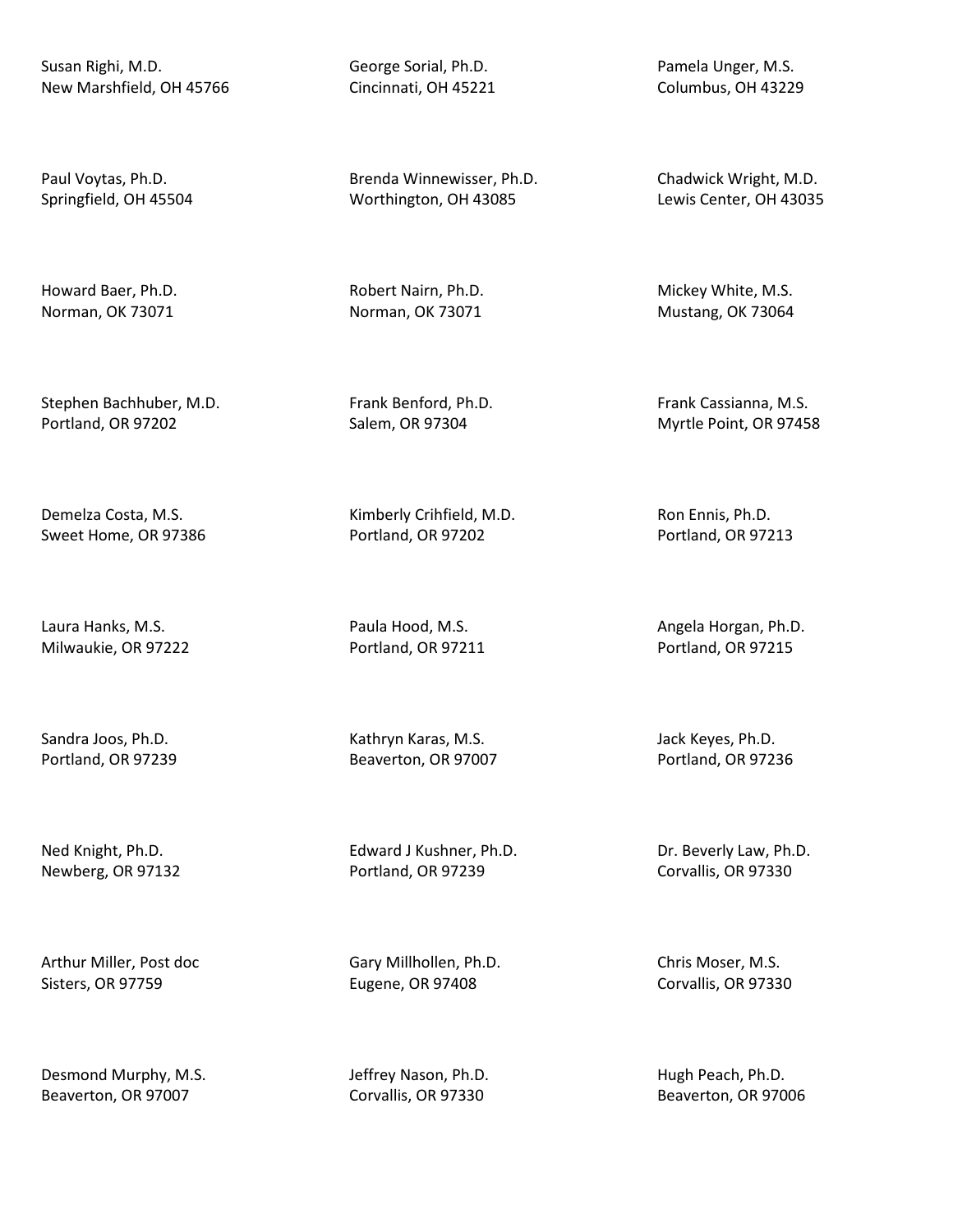Bonnie Reagan, M.D. Portland, OR 97212

Andrew Rorick, M.S. Baker City, OR 97814

Ray Teplitz, M.D. Medford, OR 97504

Randall Webb, M.S. Portland, OR 97210

Herbert Allen, Ph.D. Bala Cynwyd, PA 19004

Joseph Bridy, M.S. Philadelphia, PA 19148

Bobb Carson, Ph.D. Coopersburg, PA 18036

Sharon Conway, M.S. Moscow, PA 18444

Shubham Das, Ph.D. candidate Philadelphia, PA 19104

Sol W Englander, Post doc Malvern, PA 19355

Peter Reagan, M.D. Portland, OR 97212

Michael Stock, Ph.D. Portland, OR 97223

John Toner, Ph.D. Eugene, OR 97403

Jean-Paul Zagarola, M.S. Corvallis, OR 97333

Yair Argon, Ph.D. Philadelphia, PA 19104

Thomas Campbell, M.S. Philadelphia, PA 19146

Garry Chick, Ph.D. Port Matilda, PA 16870

John Cooper, Ph.D. Lewisburg, PA 17837

John Dawson, Ph.D. York, PA 17403

Gordon N. Fleming, Ph.D. State College, PA 16803

Daniel Roby, Ph.D. Corvallis, OR 97330

Mark Surette, Ph.D. candidate Corvallis, OR 97331

Mary Vorachek, M.D. Salem, OR 97301

Kim Abbott, M.S. Lansdale, PA 19446

Joel Bennett, M.D. Philadelphia, PA 19104

Jeffrey Carey, Ph.D. candidate Philadelphia, PA 19128

David Christiansen, M.D. Mechanicsville, PA 18934

Brenda Daily, Ph.D. Elizabethtown, PA 17022

Carsten Dr. Skarke, M.D. Philadelphia, PA 19104

James Foskett, Ph.D. Ardmore, PA 19003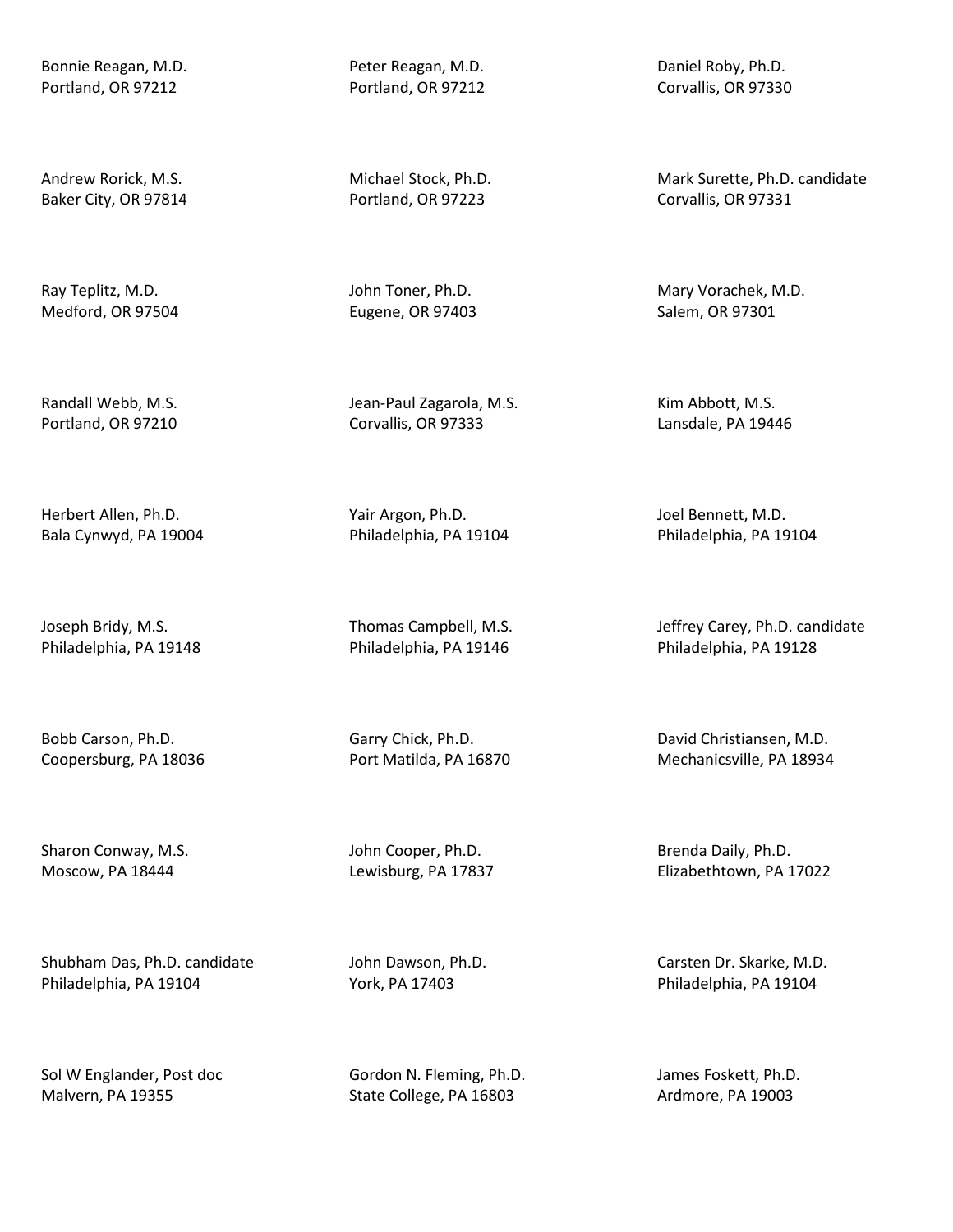Katherine Heflin, M.S. Philadelphia, PA 19144

Alandra Kahl, M.S. Monroeville, PA 15146

Michael Lampson, Ph.D. Philadelphia, PA 19104

Victor Lidz, Ph.D. Chesterbrook, PA 19087

Michael Marks, Ph.D. Ardmore, PA 19003

Meagan Mauter, Ph.D. Pittsburgh, PA 15217

Lenore Melmeyer, Ph.D. Pittsburgh, PA 15241

Jessica Robbins, Ph.D. Philadelphi, PA 19146

Robert Schwartz, M.D. Coraopolis, PA 15108

Cecilia Tommos, Ph.D. Glen Mills, PA 19342

Michelle Homan, Ph.D. Erie, PA 16541

Barbara Knickerbocker, Ph.D. West Chester, PA 19380

Christopher Langmead, Ph.D. Monroeville, PA 15146

Richard W. Lighty, Ph.D. West Chester, PA 19382

Douglas Mason, M.S. Port Matilda, PA 16870

Molly McGuire, Ph.D. Lewisburg, PA 17837

Joe Moore, Post doc Pittsburgh, PA 15217

Ruth Roberts, M.S. Irwin, PA 15642

Emidio Sivieri, M.S. Philadelphia, PA 19118

Brent Turner, Ph.D. Gwynedd, PA 19436

Mitchell Hunter, Ph.D. candidate State College, PA 16803

Sravya Kotaru, Ph.D. candidate Philadelphia, PA 19104

Roger Latham, Post doc Rose Valley, PA 19086

Gregory Lowry, Ph.D. Pittsburgh, PA 15217

Kelly Matthews, Ph.D. Manheim, PA 17545

Steven Meister, M.D. Bryn Mawr, PA 19010

Thomas H Pritchett, M.S. Easton, PA 18042

Daniel Safer, Ph.D. Philadelphia, PA 19104

Edward Thornton, Post doc Swarthmore, PA 19081

Louise Walker, B.S. Downingtown, PA 19335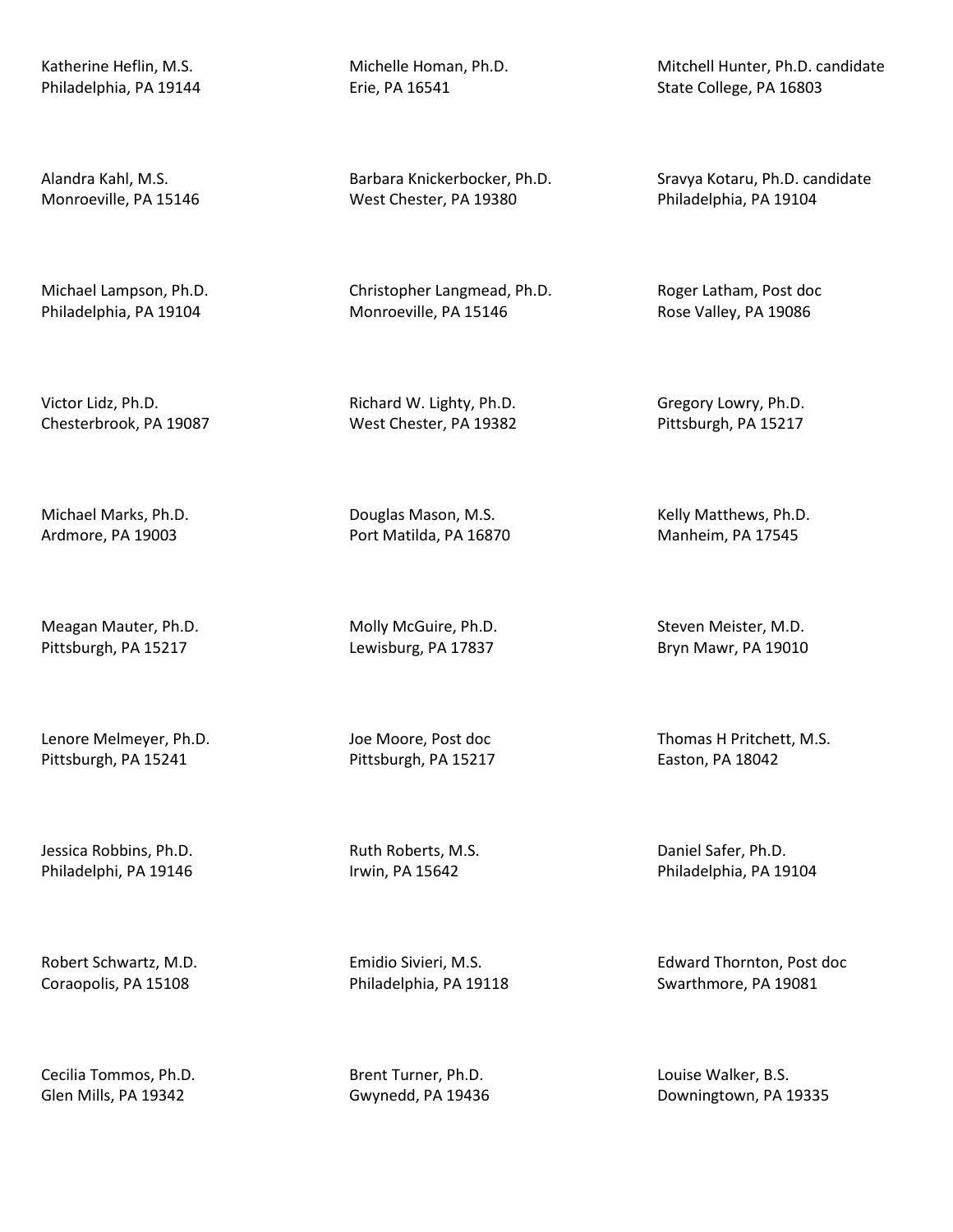Jay Wilson, B.S. Turtle Creek, PA 15145

James McCandless, M.S. Mayaguez, PR 00680

Julian Drix, M.P.H. Providence, RI 02905

Rainer Lohmann, Post doc Narragansett, RI 02882

Ezra Cates, Ph.D. Greenville, SC 29615

David Freedman, Ph.D. Clemson, SC 29631

Eleanor O'Meara Hare, Ph.D. Clemson, SC 29631

Robert A. Dries, M.S. Spearfish, SD 57783

Steven Line, M.S. Chattanooga, TN 37406

Cynthia Rohrbach, M.S. Summertown, TN 38483 Walter Yerk, Ph.D. candidate Philadelphia, PA 19154

Sheila Ward, Ph.D. Trujillo Alto, PR 00976

Richard Einig, Ph.D. East Greenwich, RI 02818

Jared Minkel, Ph.D. North Kingstown, RI 02852

Timothy Daniel, M.S. Easley, SC 29642

Jessica Furrer, Ph.D. Columbia, SC 29206

Robert Sutton, M.S. Sunset, SC 29685

Vsevolod Gurevich, Ph.D. Nashville, TN 37221

Greg Loflin, M.S. Knoxville, TN 37920

Jeff Wardeska, Ph.D. Johnson City, TN 37604 Marie-Helene Delmestre, Ph.D. San Juan, PR 00926

Susan Brady, Ph.D. Wakefield, RI 02879

Carol Hall-Walker, M.S. Providence, RI 02908

Alan Wartenberg, M.D. Providence, RI 02906

John Dean, Ph.D. Travelers Rst, SC 29690

Shulong Li, Ph.D. Spartanburg, SC 29301

Keith Walters, Ph.D. Myrtle Beach, SC 29577

Murray Heimberg, M.D. Memphis, TN 38111

R Kenneth Reece, Ph.D. Knoxville, TN 37922

Martha Riherd Weller, Ph.D. Brentwood, TN 37027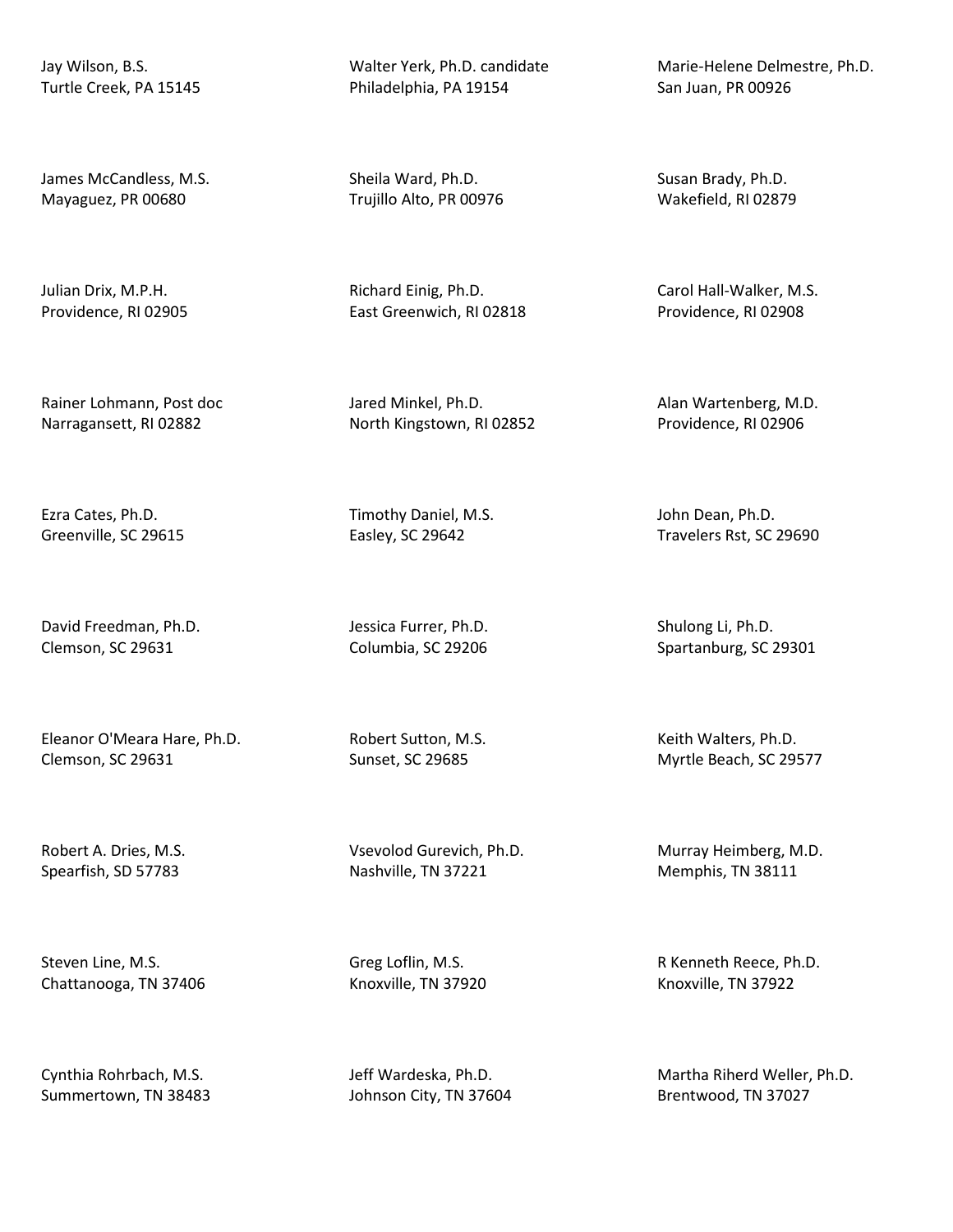Carlos Alvarez, M.P.H. Austin, TX 78749

Karl Kibler, M.S. Round Rock, TX 78664

Benjamin Liles, Ph.D. Salado, TX 76571

Edward Main, M.S. Houston, TX 77098

David Naegeli, Ph.D. San Antonio, TX 78251

Kevin Rolfes, M.S. Austin, TX 78737

Bill Shirley, M.S. Houston, TX 77007

Stephen Taylor, M.D. Rockwall, TX 75032

James Vogel, Ph.D. Spring, TX 77379

William Johnson, Ph.D. Salt Lake City, UT 84103 Karen Hill, M.D. Georgetown, TX 78626

Troy Ladine, Ph.D. Marshall, TX 75670

Jerry Lobdill, M.S. Fort Worth, TX 76116

Rania Milleron, Ph.D. Austin, TX 78731

Tom Rehm, M.S. Humble, TX 77346

Catherine Rondelli, Post doc Houston, TX 77083

Louis C Smith, Ph.D. Houston, TX 77098

Ray C. Telfair II, Ph.D. Whitehouse, TX 75791

Betty Graupe, M.S. Salt Lake City, UT 84111

James Viney, M.D. Salt Lake City, UT 84108 Lee Huber, Ph.D. Rockwall, TX 75087

Astrid Layton, Ph.D. College Station, TX 77845

Ernest Lundelius, Ph.D. Austin, TX 78731

Celeste Monforton, M.S. San Marcos, TX 78666

Debora Rodrigues, Ph.D. Houston, TX 77041

Melanie Sattler, Ph.D. Arlington, TX 76010

Lauren Stadler, Ph.D. Houston, TX 77006

Diane Teter, M.S. Edinburg, TX 78539

Duane Jeffery, Ph.D. American Fork, UT 84003

Jennifer Weidhaas, M.S. Salt Lake City, UT 84108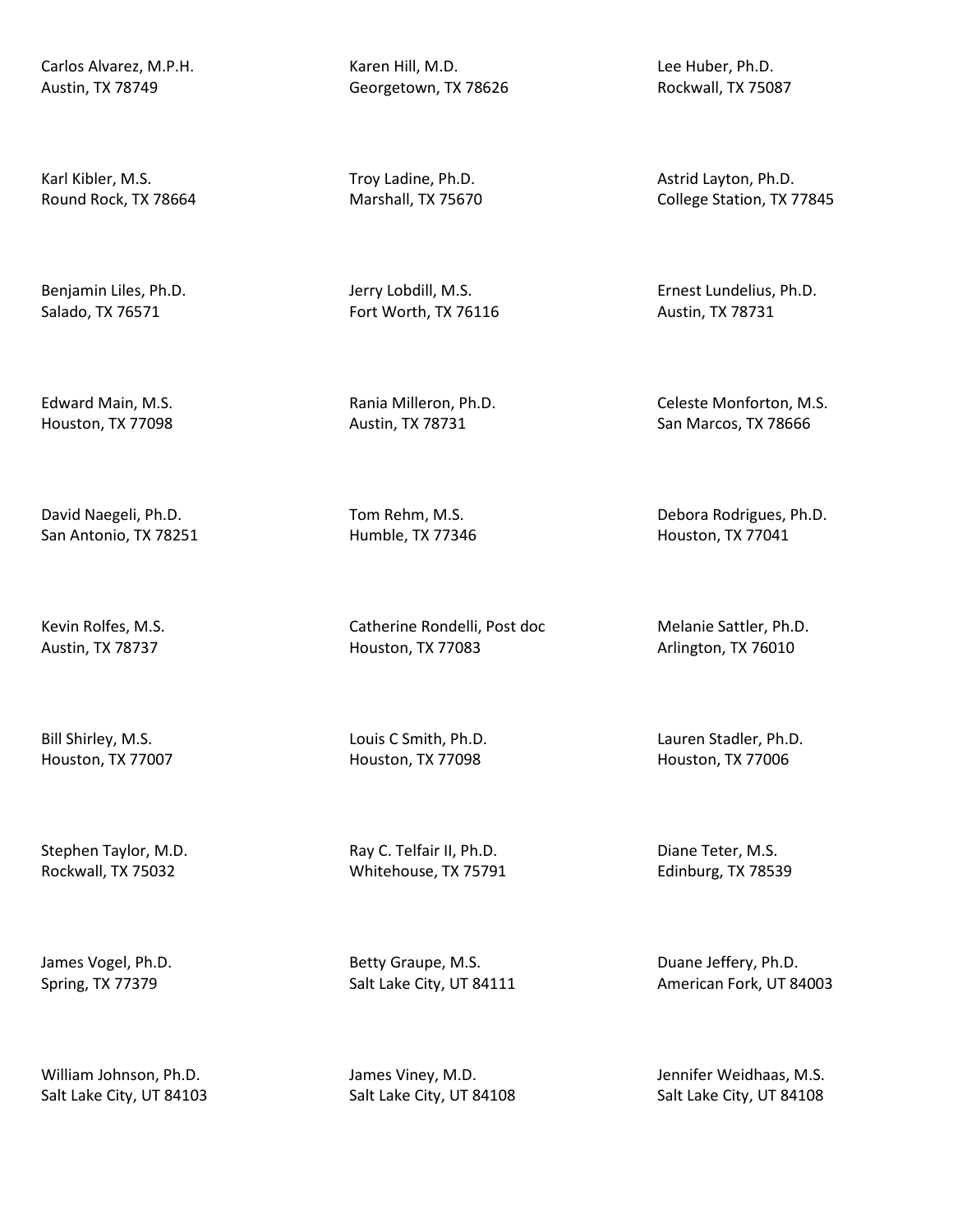Katherine Banchoff, M.S. Alexandria, VA 22304

Helen Cathro, M.D. Charlottesville, VA 22901

Peter Dezendorf, Ph.D. Reston, VA 20194

Felicia Etzkorn, Ph.D. Blacksburg, VA 24060

Harriet Hirsch, M.S. Vienna, VA 22182

Pierrette Lacoste, M.S. Charlottesville, VA 22902

Preston Manning, M.D. Staunton, VA 24401

Rekha Nadkarni, M.S. McLean, VA 22102

James Reid, M.S. Woodberry Forest, VA 22989

Mark Schonbeck, Ph.D. Floyd, VA 24091

Geoffrey Bays, M.S. Alexandria, VA 22312

Bruce Collette, Ph.D. Casanova, VA 20139

Ruth Douglas, Ph.D. Charlottesville, VA 22911

Richard Ezike, Ph.D. Alexandria, VA 22315

Robert Huggett, Ph.D. Seaford, VA 23696

William Leiserson, Ph.D. Alexandria, VA 22314

Elizabeth McClellan, Ph.D. Radford, VA 24141

Duncan M. Porter, Ph.D. Blacksburg, VA 24060

Craig Rightmire, Ph.D. candidate Roanoke, VA 24011

Malcolm Scott, Ph.D. Arlington, VA 22202

Philip Burks, Ph.D. North Chesterfield, VA 23235

Becky Daiss, M.S. Arlington, VA 22201

Norman Dowling, Ph.D. Blacksburg, VA 24060

Joshua Gant, M.D. Arlington, VA 22206

Takeshi Imajo, M.D. Richmond, VA 23221

John Little, Ph.D. Blacksburg, VA 24060

Wayne Moyer, Ph.D. Norge, VA 23127

Heather Powell, Ph.D. Charlottesville, VA 22901

Gary Schafran, Ph.D. Virginia Beach, VA 23464

Glenn Shean, Ph.D. Williamsburg, VA 23185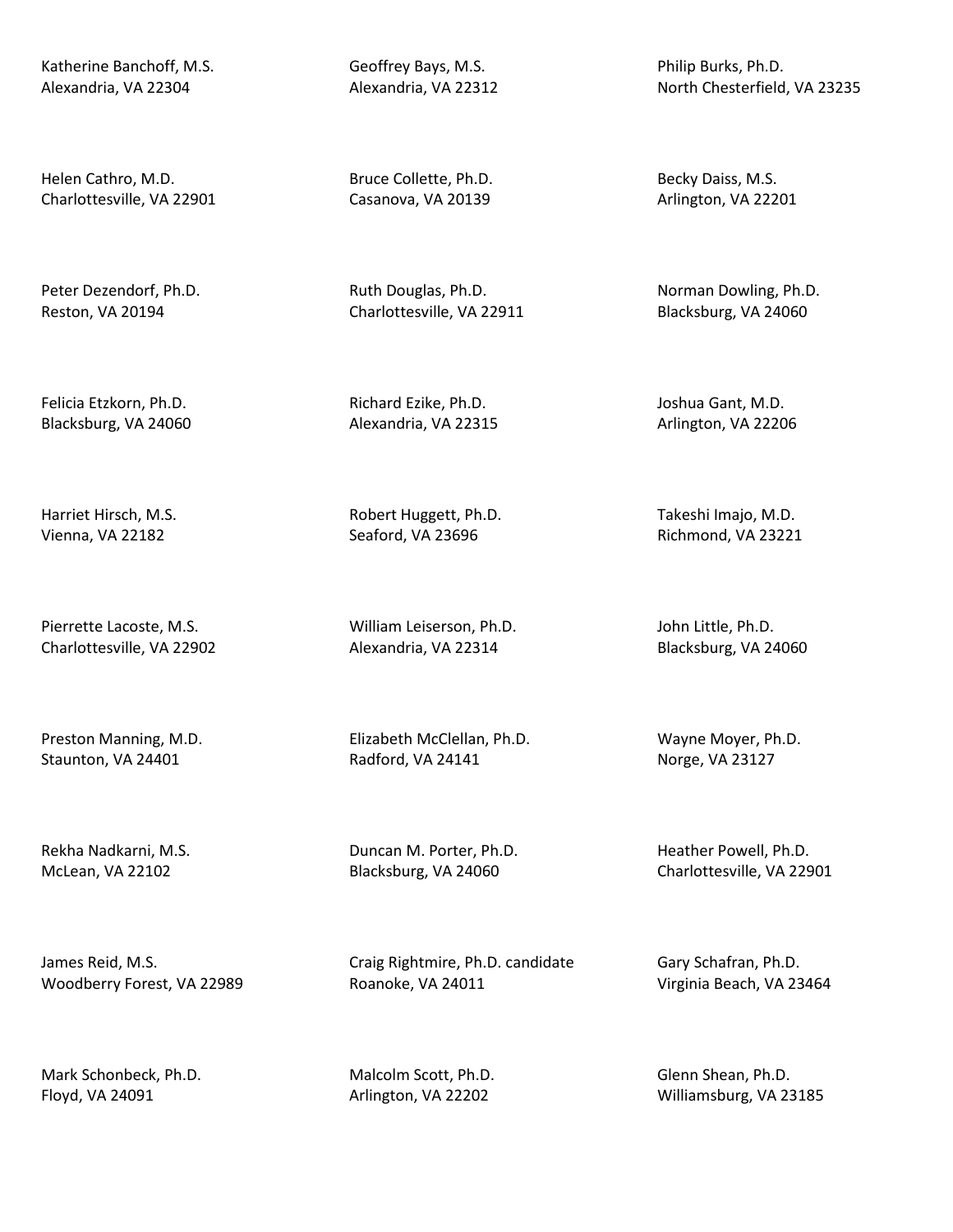James Smith, Ph.D. Charlottesville, VA 22911

Gary Timm, M.S. Herndon, VA 20170

Clove Haviva, Post doc Warren, VT 05674

Marc Lapin, Ph.D. Cornwall, VT 05753

Steven Webster, M.S. Underhill, VT 05489

James Clark, M.S. Lake Stevens, WA 98258

David Cosman, Post doc Bainbridge Island, WA 98110

Gena Dilabio, Ph.D. Mount Vernon, WA 98274

Richard Ellison, M.S. Seattle, WA 98115

Steven Gary, M.S. Seattle, WA 98118 Betsy Southerland, Ph.D. Fairfax Station, VA 22039

Peter Vikesland, Ph.D. Blacksburg, VA 24061

Monika Ivancic, Ph.D. Burlington, VT 05408

Paul Montane, Ph.D. Arlington, VT 05250

David Bixler, M.D. Lake Forest Park, WA 98155

Charles Cody, M.S. Pullman, WA 99163

James Davis, Ph.D. Wenatchee, WA 98801

David Edwards, M.D. Olympia, WA 98506

Antoinette Emch-Deriaz, Ph.D. Vancouver, WA 98683

Lise Grace, M.S. Bellingham, WA 98225 Mike Tessieri, M.S. Manakin Sabot, VA 23103

Martin Zahn, M.S. Williamsburg, VA 23185

Mark Kelley, M.S. Randolph Center, VT 05061

Robert Schmitt, M.S. Wallingford, VT 05773

Joost Businger, Ph.D. Anacortes, WA 98221

Richard Cordray, Ph.D. Redmond, WA 98052

Wendy Dickerman, M.S. Vancouver, WA 98685

Keith Elkon, M.D. Seattle, WA 98144

Richard Gammon, Ph.D. Langley, WA 98260

Jay Groepper, M.D. Spokane, WA 99224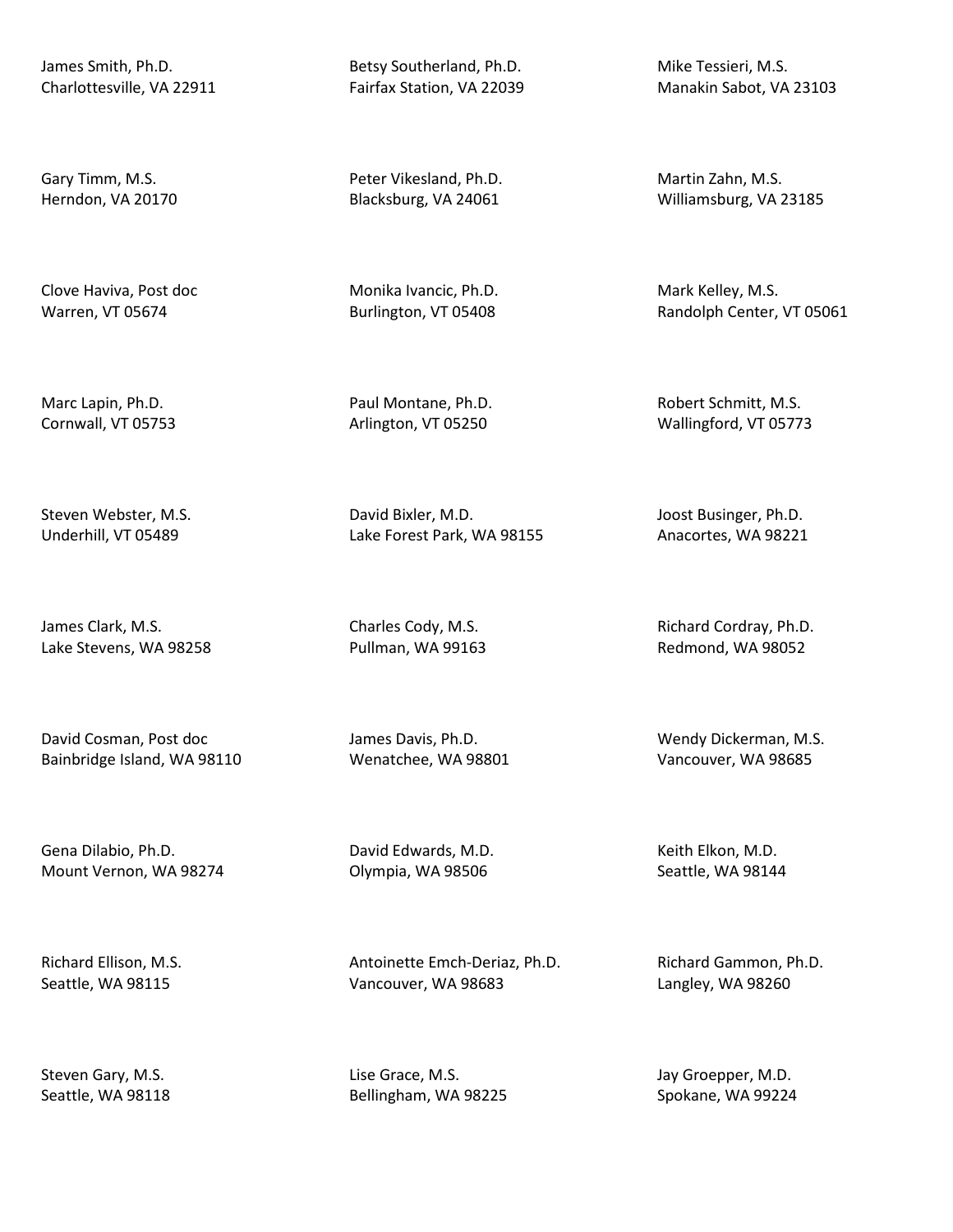Dick Hamlet, Ph.D. Camas, WA 98607

William Houston, M.S. Ravensdale, WA 98051

Jeffrey Johnston, Ph.D. Olympia, WA 98516

Barry Kelman, M.S. Kirkland, WA 98034

Cathleen Lindsay, Ph.D. Seattle, WA 98125

Dennis Paulson, Ph.D. Tacoma, WA 98416

Peter Rimbos, M.S. Maple Valley, WA 98038

Dan Senour, M.S. Anacortes, WA 98221

James Watson, M.D. Gig Harbor, WA 98335

M.Marian Wineman, M.S. Seattle, WA 98199

Tim Hesterberg, Ph.D. Seattle, WA 98199

Judith Jacoby, M.P.H. Olympia, WA 98502

Dorothy Jordan, M.S. Lynden, WA 98264

Eugene Kiver, Ph.D. Anacortes, WA 98221

Alec McDougall, M.S. Mount Vernon, WA 98273

John Potter, Ph.D. Seattle, WA 98118

Mike Rodman, Ph.D. Spokane, WA 99208

Michael Smerdon, Ph.D. Pullman, WA 99164

James Wechsler, Ph.D. Seattle, WA 98125

Lewis Anthony, M.D. Green Bay, WI 54301 Peter Hodum, Post doc Tacoma, WA 98407

Robert Jamieson, Ph.D. Edmonds, WA 98020

Andrea Kahn, M.P.H. Seattle, WA 98115

Steve Kohl, M.D. Seattle, WA 98115

Patricia Parsley, M.D. Stanwood, WA 98292

Jennifer Purcell, Ph.D. Bellingham, WA 98229

Albert Schroeder, Ph.D. Seattle, WA 98121

Eric Strid, M.S. White Salmon, WA 98672

Reitha Weeks, Ph.D. Seattle, WA 98105

Jeffrey Byrum, M.S. Hortonville, WI 54944